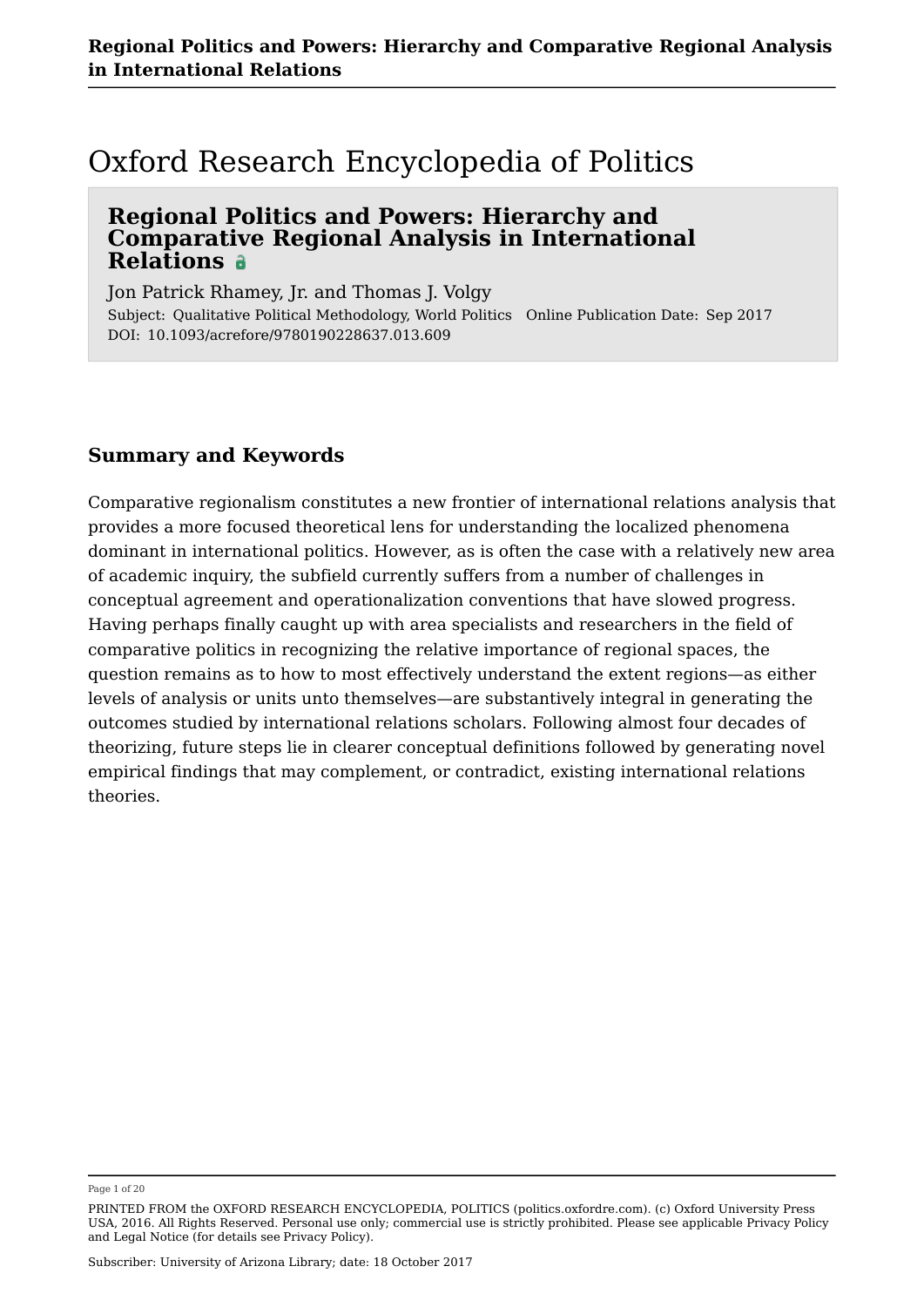While some early attempts at engaging comparative regionalism exist prior to the Cold War's conclusion, most theorizing begins at the point at which the region as a concept is able to emerge from the shadow of international relations research's emphasis on the bipolar order of the American–Soviet rivalry. These early explorations, however, were frequently limited to either qualitative discussion of emerging trading behaviors and political institutions or, alternatively, the exploration of "non-Western" types of political engagement that challenged the traditional Anglo-European understanding of both international relations and the conduct of political science. Building on the backdrop of this conceptual theorizing, empirical work highlighting regional distinctions began to emerge as well. This renewed emphasis on comparing regional spaces is often undertaken from a small-N comparative methodological approach to identify similarities and differences between regions, with a very specific interest in developing an understanding for the causal variation behind how regional spaces' trajectories develop and diverge.

Finally, one of the greatest theoretical challenges of comparative regionalism is the applicability of theories designed to understand the interactions of the entire international system (with primary focus on the major powers) to more localized spaces and conflicts. This is not to claim that politics necessarily follows different rules within different regions, but instead that because regional-local contexts are sufficiently unique, the combination of causal variables present may lead to very different outcomes for many phenomena of interest that scholars seek to understand. As regional importance has risen over the past 20 years, a clear set of criteria upon which theoretical development and empirical analysis can proceed is required in order to delineate the effects of regions on states and international politics.

Keywords: regions, comparative regionalism, hierarchy, regional powers, status, empirical international relations theory

# **Comparative Regionalism and Hierarchy in International Relations**

While relatively new, the field of comparative regionalism remains one of the more methodologically varied in international politics (Sbragia, <sup>2008</sup>). Uniting these diverse approaches is the underlying observation that regional subsystems in international relations appear to possess heterogeneous causal processes that alter our understanding of traditional international topics, such as conflict onset and diffusion, the formation of formal institutions, or the proliferation of trade ties. Fundamentally, this recognition of contextual causal diversity corresponds with the realities of how geographic proximity modifies the ways by which states are able and willing to engage one another.

Page 2 of 20

PRINTED FROM the OXFORD RESEARCH ENCYCLOPEDIA, POLITICS (politics.oxfordre.com). (c) Oxford University Press USA, 2016. All Rights Reserved. Personal use only; commercial use is strictly prohibited. Please see applicable Privacy Policy and Legal Notice (for details see Privacy Policy).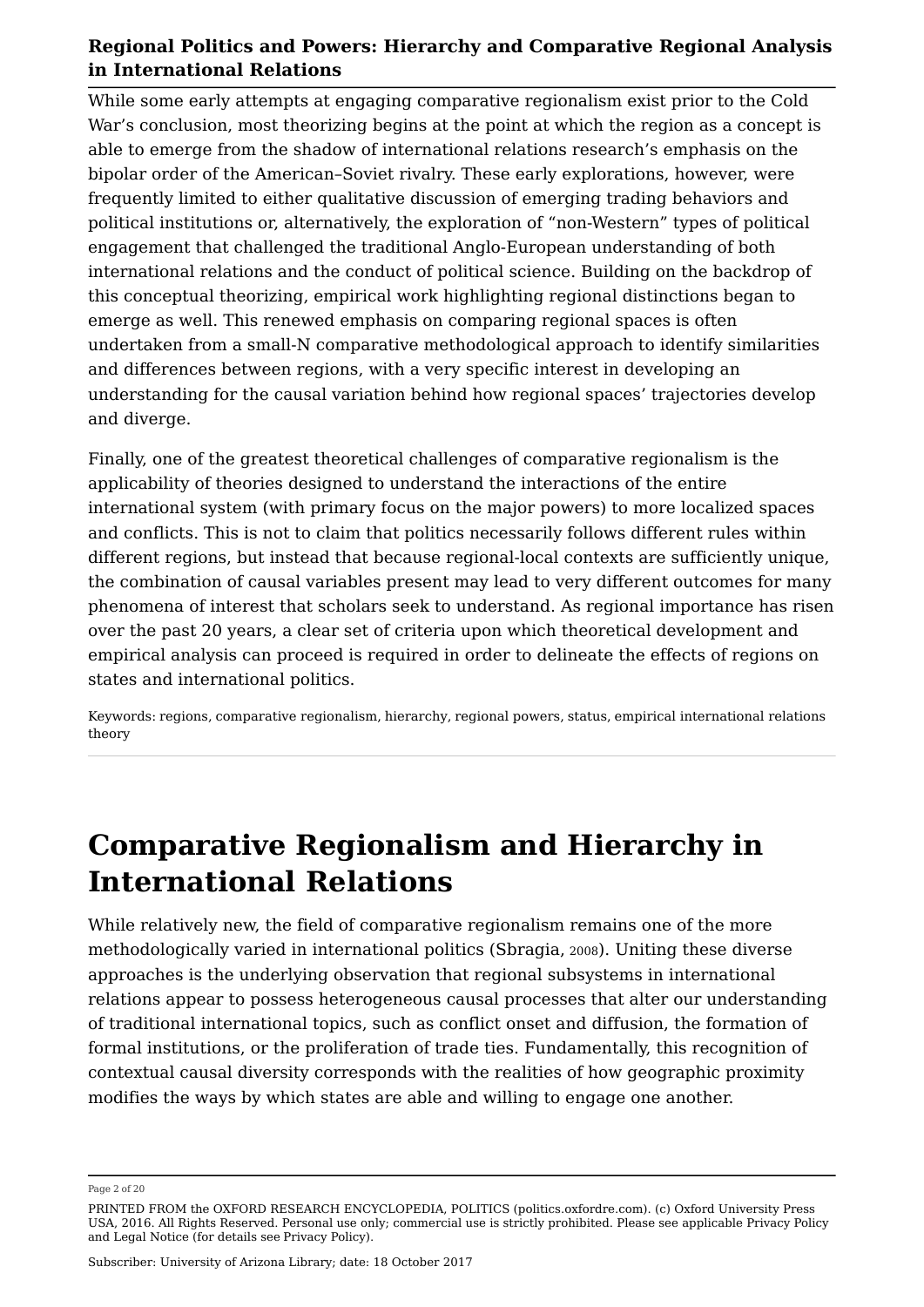Existing examinations of regions often emphasize hierarchy $^{\rm _{1}}$  as a key variable that changes across spaces and overtime (e.g., Butt, <sup>2013</sup>), the impact of which extends beyond mere conflict but may also translate into authority exercised over groups of states, whether from a major or regional power within a region, a major power without, or both, and sovereignty is therefore divided between that possessed by the state and that directed by others (Lake, <sup>2009</sup>, pp. 51–52). Comparative regionalism is at once an evaluation of hierarchical processes and a criticism of the anarchy concept originating in the nation-state–centric context of European political development. The qualitative work that until recently has dominated the subfield is an engagement of hierarchy within constructed spaces called regions, with a desire to understand how types of hierarchical engagement impact issues of security, economic relationships, and status considerations at the core of understanding both what a region is and the substantively important ways in which the diversity of regional subsystems matter to international politics. Similarly, the empirical development of the subfield has followed a trajectory that seeks to move beyond capabilities and the meddling of external major powers toward exploring a more holistic understanding of hierarchy—whether economic, diplomatic, or institutional—and the consequences of its presence or absence. As empirical engagement of comparative regionalism continues to progress, a key approach to addressing many of the subfield's challenges will be integrating questions of domestic, regional, and international hierarchy into a more complete understanding of the region as a substantively interesting political unit with important consequences for international politics.

While comparative politics and area studies have long histories of regional emphasis, international relations and particularly quantitative, large-N research has generally avoided the region as little more than a control for geographic proximity. However, an emerging recognition that a variety of important outcomes globally in international politics clearly cluster in geographic space has inspired renewed interest in the region as potentially of substantive importance. By integrating the regional level through the lens of hierarchy across levels of analysis, international relations may move beyond the area studies emphasis of comparative politics, which merely recognizes the potential for varying causal processes across culturally and historically distinct domestic contexts, and engage in a linkage politics step required to examine the regional subsystems themselves in a generalizable manner. 2

With a strong background in qualitative theorizing, both extending from area studies as well as qualitative and non-Western international relations approaches, empirical examinations of hierarchy(ies) within regions have developed theoretically interesting conclusions applicable to both order and disorder in the international system. However, this recent empirical progress also highlights the need for further conceptual and theoretical development to properly organize variables in a multi-level framework and create meaningful, non-arbitrary measurement strategies for both the outcomes under examination as well as regions themselves.

Page 3 of 20

PRINTED FROM the OXFORD RESEARCH ENCYCLOPEDIA, POLITICS (politics.oxfordre.com). (c) Oxford University Press USA, 2016. All Rights Reserved. Personal use only; commercial use is strictly prohibited. Please see applicable Privacy Policy and Legal Notice (for details see Privacy Policy).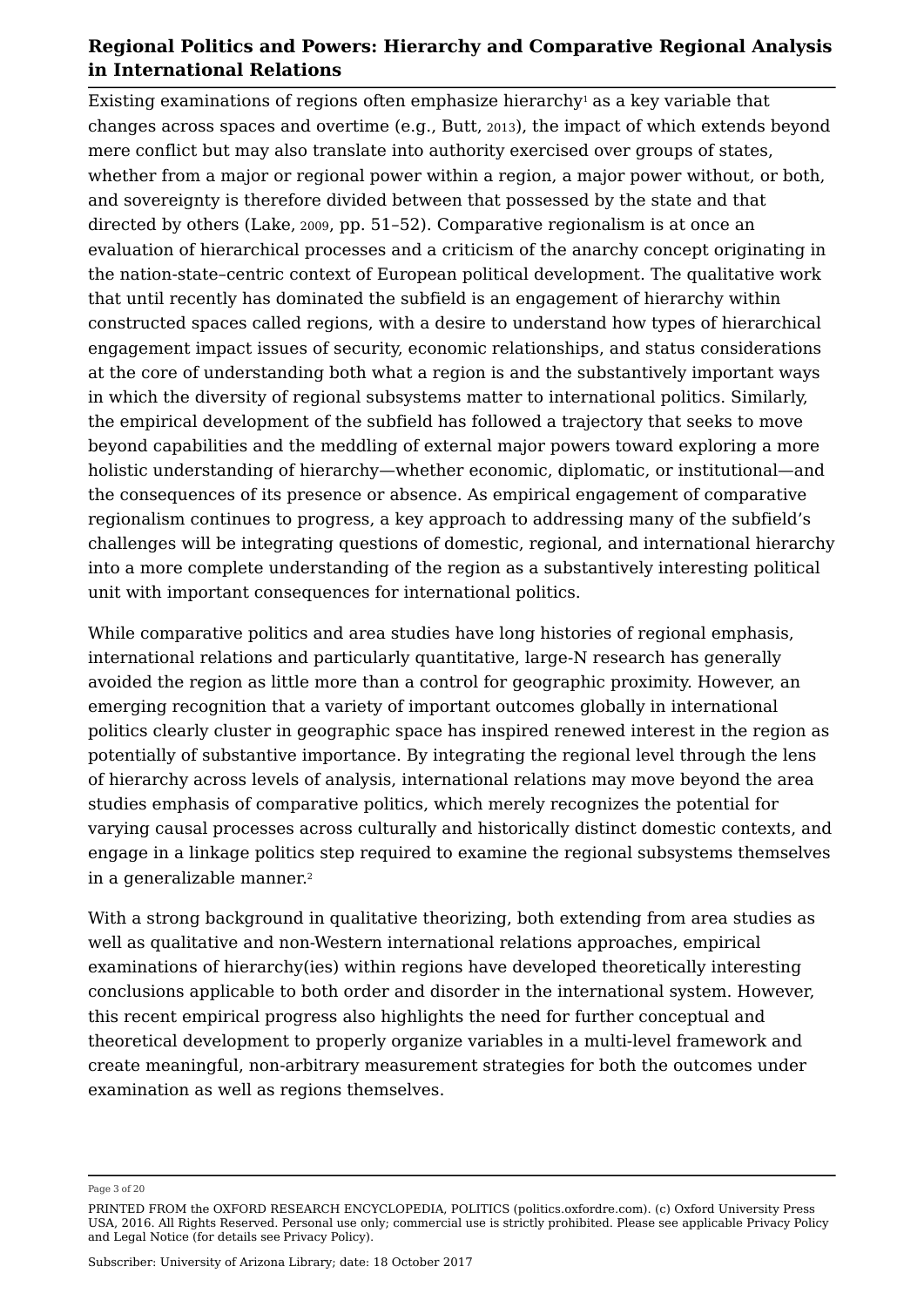# **Background in Qualitative Research**

While some empirical examinations of regional subsystems existed during the Cold War period (e.g., Russett, <sup>1967</sup>; Thompson, <sup>1970</sup>), the collapse of the Soviet Union redirected scholarly attention away from systemic phenomena typical of the period toward the regional subsystems that proliferated with the additional independence of new states that were no longer overshadowed by the bipolar conflict between the United States and the Soviet Union. Due to the collapse of that bipolar system, what emerged was a more fragmented "global world order of strong regions" (Buzan & Wæver, <sup>2003</sup>, p. 20) with specific attention needed to discern the varying patterns of order that developed within these emerging spaces and their potential struggles (Lake & Morgan, <sup>1997</sup>). However, many examinations often took on a more critical, non-empirical bent as scholars took issue with the dominant, Western approach to international relations (Acharya, <sup>2014</sup>; Acharya & Buzan, <sup>2007</sup>), claiming that the contours of causal processes within regional subsystems may very well function differently in the Global South than in Europe or North America (Breslin & Higgott, 2000).

This initial engagement took on a heavily constructivist tenor as the underlying observation posited that regional orders appear to be constructed (and deconstructed) and that the emerging patterns do not neatly follow capability distributions or the emergence of functional trade or institutional networks. However, limiting the advancement of the field is how these initial qualitative observations may be translated into generalizable empirical work explaining why regions vary in their politics (De Lombaerde et al., 2010). Yet these same theoretical challenges should and may be answered: *If* regions are constructed geographic spaces, cannot we uncover the behavioral consequences of such constructions? What variables provide insights into their relative salience and formation? Do concepts like power and hierarchy have similar meaning across spaces, or do they instead reflect shifting organic normative processes and values (Acharya, 2007) and can they be measured? If regional hierarchies matter, then should we not differentiate between types of dominant states (e.g., Peterson & Lassi, 2017) at the pinnacle of the regional pyramid, as well as whether regional spaces are being dominated by global major powers or regional powers (Volgy, Gordell, Bezerra, & Rhamey, 2017B)?

In these qualitative evaluations of regional spaces, the gold standard that sought to unite the constructed elements of regionalism with both a more analytical evaluation and an emphasis on hierarchy lies in Katzenstein's (2005) *A World of Regions*. With its emphasis on (a) the role of regional powers, (b) the nested nature of regional subsystems in the broader global order, (c) the impact of status attribution on regional policy choices, and (d) the behavior of potential challengers, Katzenstein's work provides a foundation for the empirical examinations of regional politics and powers that followed. His effort compares the unique ways by which the United States, at the pinnacle of international hierarchy, manages two separate regional spaces through different engagement strategies with

Page 4 of 20

PRINTED FROM the OXFORD RESEARCH ENCYCLOPEDIA, POLITICS (politics.oxfordre.com). (c) Oxford University Press USA, 2016. All Rights Reserved. Personal use only; commercial use is strictly prohibited. Please see applicable Privacy Policy and Legal Notice (for details see Privacy Policy).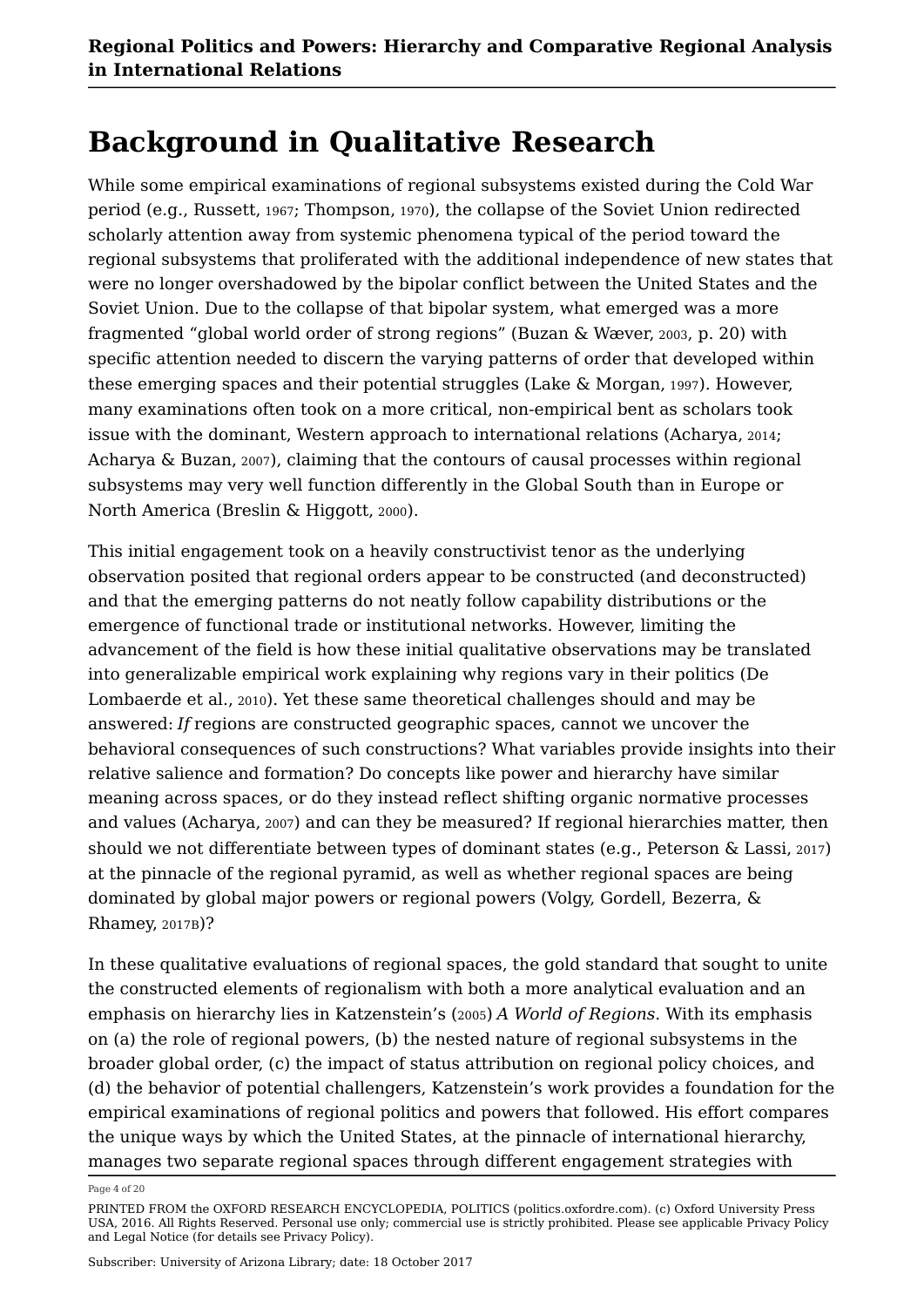post-war Germany and Japan. Within that analysis, Katzenstein explores issues of hierarchy relating to proximate competitors for regional order, such as Russia in Europe or China in East Asia. The ways in which these regional powers (or American proxies) are capable of engaging their regional spaces varies with the degree to which they receive status from their own region's members, resulting in a far less multilateral framework in East Asia than in Europe and mirroring work finding that Japan may be the only major power that is not also a regional power in the post–Cold War era (Cline et al., <sup>2011</sup>). While relying primarily on historical background and cultural elements, the engagement of the hierarchical process is a consistent theme in subsequent analyses.

In a manner perhaps more consistent with typical nomothetic approaches, Buzan and Wæver (2003) developed an analysis of regions constructed along recurring security issues in order to explain the varying stability and instability across persistent geographically present spaces of interest in the international system. Like Katzenstein, the approach also engages questions of hierarchy and its corollary that relative capability distributions are an important component driving issues of regional security. However, unlike Katzenstein's emphasis on the stability-providing processes of recognized hierarchy in constructed regional spaces, Buzan and Wæver's analysis is explicitly realist, as questions of alliance patterns and bipolar configuration of relevant powers to security complexes create more orderly, less conflictual, geographic spaces. However, they, like Katzenstein, recognize the nature of regions as a discrete (albeit permeable) level nested within the broader dynamics of major power engagement, allowing for the development of their own orders with unique internal variables and internal processes while acknowledging the variable impact of proximate major powers and their interjection into regional affairs. Again, regions remain constructed, but herein the causal process behind that construction, as with Katzenstein, lies in the engagement of powers at the regional and international levels.

To some extent, these initial critical, constructed, and descriptive examinations attempted to provide context to a pre-existing and expanding trend in most quantitative studies of international politics: regional dummy variables. $^{\rm 3}$  In one inventory of such examinations, the authors found that 11% of recent empirical examinations of international relations used regional effects in their analyses, usually with a significant relationship to the dependent variable, but in nearly half of these instances there was no discussion about or attempted explanation for why that might be so (Volgy, Bezerra, Cramer, & Rhamey, 2017A, p. 8). The potential heterogeneity of causal processes across regions is often treated in much of this literature as little more than a statistical nuisance: noise, without substantive interest, to be eliminated from the model.

As the need to empirically treat regions as substantively important rose, initial theorizing presented international relations more broadly with two important challenges: Why are regions persistently unique, regardless of the topic of study or paradigmatic perspective? If they are persistently significant, how might such uniqueness force scholars to reexamine the traditional, systemic perspectives that have historically dominated international relations debates? Bridging these divides requires empirical analysis to

Page 5 of 20

PRINTED FROM the OXFORD RESEARCH ENCYCLOPEDIA, POLITICS (politics.oxfordre.com). (c) Oxford University Press USA, 2016. All Rights Reserved. Personal use only; commercial use is strictly prohibited. Please see applicable Privacy Policy and Legal Notice (for details see Privacy Policy).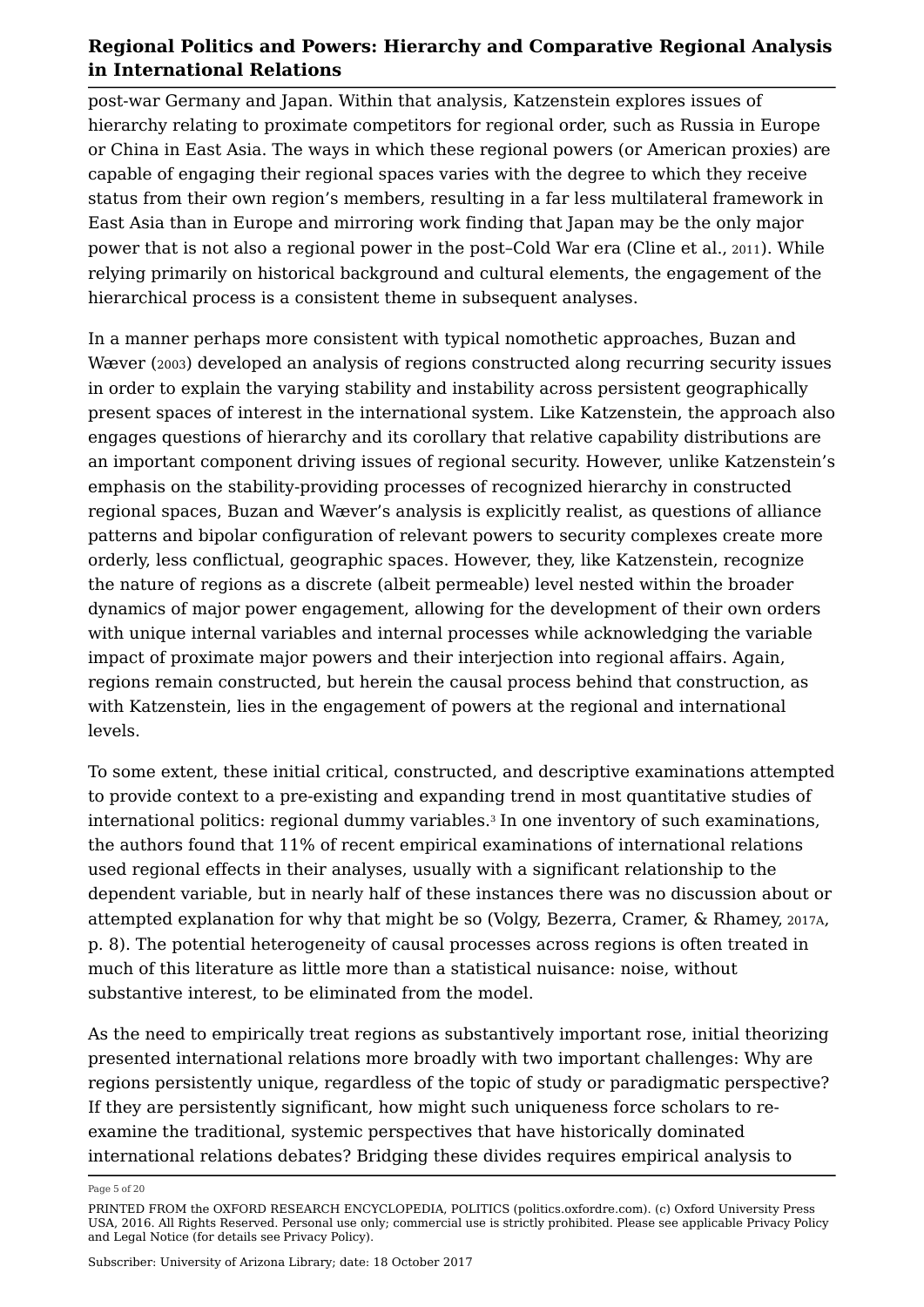develop a (1) resolution of operationalization debates toward empirically useful and observable variables and (2) the implementation of rigorous empirical approaches that accurately capture the nested nature of the multilateral patterns of behavior consistent with an examination of regional politics. Initial empirical work examining regional hierarchy provides the best insights into how this field may continue to evolve, hopefully resolving past debates and criticisms while taking regions seriously.

# **Progression in the Empirical Examination of Regional Space**

The study of regions and regionalism has a somewhat extensive background, where regionalism is limited to recognition of relevant proximate geographic spaces, particularly related to trade patterns (Bhagwati & Panagariya, <sup>1996</sup>; Krugman, <sup>1991</sup>; Peterson & Lassi, <sup>2017</sup>) or institutionalization (Powers & Goertz, <sup>2011</sup>). In these studies, however, the region is treated typically as a means of accounting for geographic realities, often either fixed in delineation by arbitrary unrelated designations (e.g., Solingen, 2007A) or tautologically defined by the dependent variable under study (e.g., Haftel, 2007). However, this is in part due to the region not necessarily being a substantively interesting level or unit unto itself but representing an appreciation of distance similar to that found within the relevant dyads literature (e.g., Bremer, 1992; Lemke, 1995; Lemke & Reed, 2001; Quackenbush, 2006). While an improvement over treating the region as a nuisance in most studies with regional fixed effects, substantively interesting findings about regions and their hierarchical structure is not of primary interest in these studies either.

Emphasis on hierarchy within regions, however, typically intends to provide some theoretically salient conclusions about the regions themselves given relevant hierarchical attributes, similar to the use of domestic political and economic structure in the comparative regional work of Solingen (1998, 2007A, 2007B). Early research highlighted the importance of regional spaces between global major powers (Cohen, 1982, 1991), tested notably through the emphasis on shatterbelts (Hensel & Diehl, 1994; Kelly, 1986). Findings have shown that regions located between the projected capabilities of the most powerful states in the international system are significantly more likely to be characterized by conflict, due to both actively interfering major powers as well as unrestrained non-major power dyads within these contested spaces (Rhamey, Slobodchikoff, & Volgy, <sup>2015</sup>). Lake (2009) moves beyond the emphasis on capabilities in the preceding works to develop an index of economic and security authority to construct a continuum of hierarchy and anarchy within different parts of the international system. As with research gauging geographic spaces of major power contestation, Lake's approach relates to regional considerations: region members fall along the anarchy–hierarchy continuum of notably powerful states, whereby the extent of subordination to the dominating power manifests itself in their economic openness and their security engagement. Regions, thereby, are

Page 6 of 20

PRINTED FROM the OXFORD RESEARCH ENCYCLOPEDIA, POLITICS (politics.oxfordre.com). (c) Oxford University Press USA, 2016. All Rights Reserved. Personal use only; commercial use is strictly prohibited. Please see applicable Privacy Policy and Legal Notice (for details see Privacy Policy).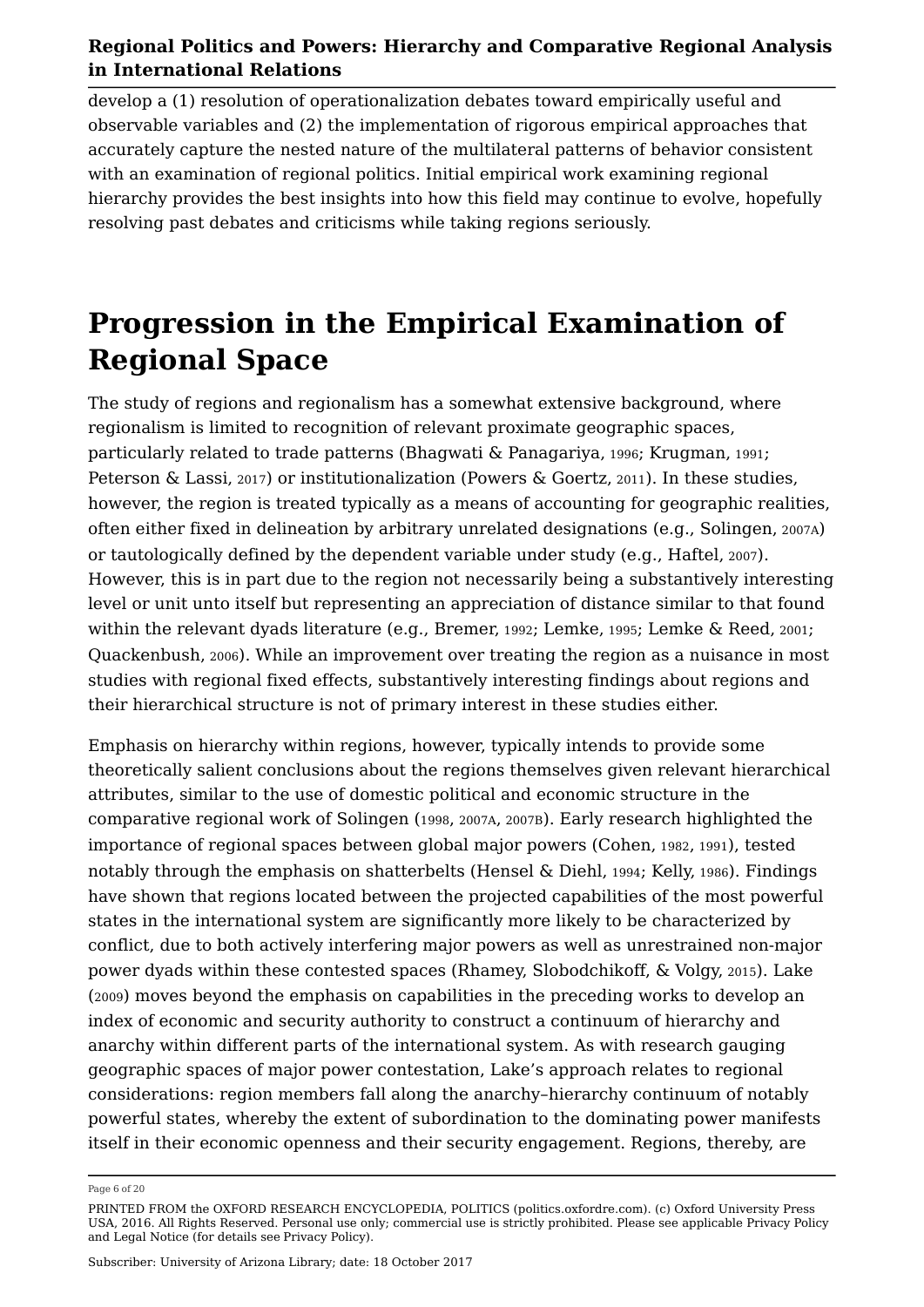carved out by authority rather than substantively interesting spaces unto themselves. While not a clear engagement of regionalism, Lake's conceptualization of political authority, however, deteriorates the traditional notion of sovereignty, highlighting the necessity of the relative hierarchy present within a region toward understanding its politics.

Going beyond hierarchy at the systemic level toward examining hierarchy within regions, and in clear contrast to the work of Buzan and Wæver and Katzenstein, Lemke (2002) provides an initial empirical examination of the impact of hierarchy on regional subsystems by focusing exclusively on the distribution of capabilities among regional actors. Lemke extends power transition logic to the regional subsystem to identify both when actors are capable of interacting given geography and, given the distribution of those projected capabilities, the relative impact on propensity for conflict. In this multiple hierarchy model, states capable of reaching one another's capitals across geographic space, but with a single state clearly dominant, are the least likely to experience conflict. States within regions, however, at relative parity, and with a dissatisfied rising challenger, are most likely to experience conflict. As with Katzenstein and Buzan and Waever, Lemke also recognizes the nestedness of the regional subsystem within the broader capability distribution between major powers at the international level, and when including major powers as interfering actors in local hierarchies, his results explaining the probability for conflict between regional powers and challengers are upheld (Lemke, 2002, pp. 151–155).

However, the power transition emphasis on capabilities and satisfaction remains insufficient in capturing conflict dynamics entirely between the most powerful actors in regional subsystems. As Lemke shows in his concluding analysis, regional dummy variables remain significant, suggesting either an omission of variables relevant to Africa (and South America) or alternatively some concern with cross-regional measurement. Consistent with power transition logic on domestic political capacity (Kugler & Tammen, 2012), Lemke suggests a potential impact by the limited political development of African states but leaves the question open for future research. Alternatively, there may be more to these regional dynamics, as perhaps the cultural development that emerged during state construction created a different set of normative values (Thies, 2010), hinting at the need for empirical comparative regional analysis of hierarchical interactions beyond mere capabilities. One challenge underscored by Lemke's work is the problem of regional identification distinct from the identification of hierarchy, such that it would thereby provide variation among regional systems between those that do, or do not, have hierarchical systems (Lemke, <sup>2010</sup>). While the extent of hierarchy is important, some regions may lack hierarchy altogether, the identification of which would be important for understanding the variation in the types of orders that may exist across regional spaces.

Lemke's application of power transition logic to regions provides not only a compelling examination of hierarchy in relative capabilities' impact on local conflict behaviors, consistent with the pyramid characterization of the international system as overlaid hierarchies originating in Organski (1958), but also an important exploration of systemic theories of international politics' ability to improve our understanding of the regional

Page 7 of 20

PRINTED FROM the OXFORD RESEARCH ENCYCLOPEDIA, POLITICS (politics.oxfordre.com). (c) Oxford University Press USA, 2016. All Rights Reserved. Personal use only; commercial use is strictly prohibited. Please see applicable Privacy Policy and Legal Notice (for details see Privacy Policy).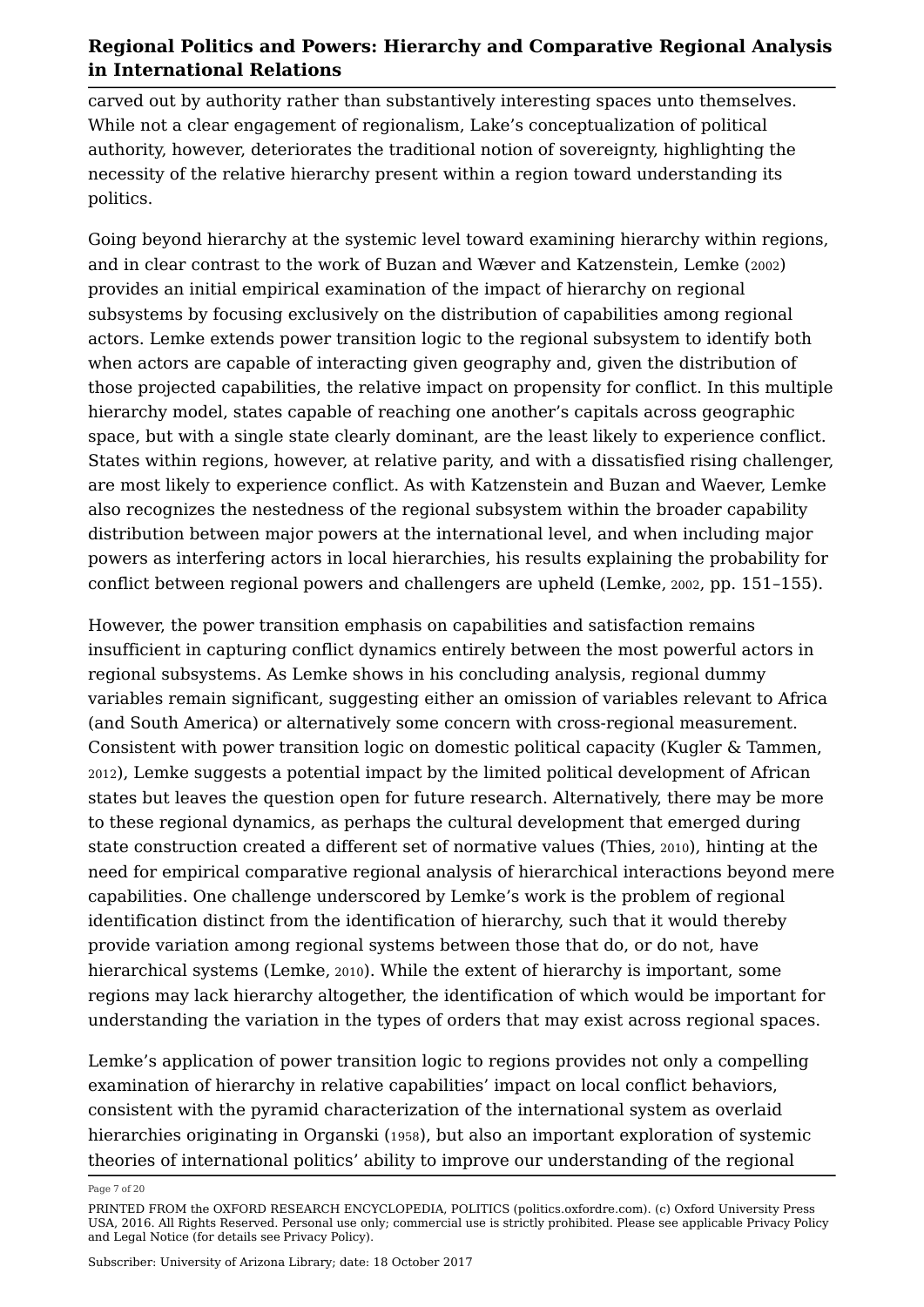subsystem. Clearly, any application suffers from the potential complexity of intervening great powers from beyond the regional space to further their own interests, as was the case throughout the Cold War (Papayoanou, <sup>1997</sup>): But can the logic of systemic level theories be extended to regions?4 Might the international relations paradigms have varying applicability to different regional contexts, or perhaps even be merged to develop insights into regions that provide greater explanatory power (Ripsman, <sup>2005</sup>)? Lemke's analysis provides a key first step in treating the regional level as a relevant subsystem in empirical international relations and focusing on the hierarchy within that subsystem as a key causal component to regional outcomes.

### **Moving Beyond Capabilities**

Given the assumption that hierarchical structures within regions matter, one first necessary attempt is the operationalization of that hierarchy to determine its relative impact. Going beyond capabilities, some authors have taken the concept of status (Paul, Larson, & Wohlforth, <sup>2014</sup>; Volgy, Corbetta, Grant, & Baird, <sup>2011</sup>; Wohlforth, <sup>2009</sup>) and applied it to the study of regional hierarchy to identify what regional powers exist (Cline et al., 2011) and how they may interact with their regional spaces. In contrast to Lemke's (2002) purely capability-based operationalization of hierarchy in regional spaces, this approach analyzes hierarchy as recognition of status through attribution by those within the hierarchy, thereby providing an empirical means of identifying the type of "authority" described by Lake (2009) via the observed consent of those within the uniquely powerful and active state's relevant regional space. As with the findings of major powers at the international level of analysis (Corbetta, Volgy, & Rhamey, 2013), the empirically driven assessment of hierarchy leads to important conclusions about the impact of that hierarchy on politics within these regions. Initial examinations find that regions with clearly defined hierarchies, where major powers reside and receive their commensurate status, have the fewest number of severe militarized interstate disputes. Furthermore, those without either major or regional powers, all else equal, have the greatest number of militarized interstate disputes, though a variety of dyadic and state-level conditions, such as the presence of rivalries, civil wars, and territorial issues, also contribute to the levels of conflict present beyond the hierarchical organization of the region's politics (Volgy et al., 2017B).

Moving beyond regional power status as recognition and attribution by system members of a regional power's hierarchical positioning is the relationship of actors within a region to certain perceived "roles" (Harnisch, Frank, & Maull, <sup>2011</sup>; Walker, <sup>2017</sup>). The regional power may take on variable strategic orientations toward its region based upon its perceived role that may alter the context of regional engagement for all region members (Destradi, <sup>2010</sup>). Alternatively, both less powerful states in a region and external major powers participate in accepting and attributing "roles" that support or undermine the politics of the regional power and the region more broadly (Thies, <sup>2013</sup>). Indeed, the degree of engagement by actors in these roles, and the extent to which lesser actors

Page 8 of 20

PRINTED FROM the OXFORD RESEARCH ENCYCLOPEDIA, POLITICS (politics.oxfordre.com). (c) Oxford University Press USA, 2016. All Rights Reserved. Personal use only; commercial use is strictly prohibited. Please see applicable Privacy Policy and Legal Notice (for details see Privacy Policy).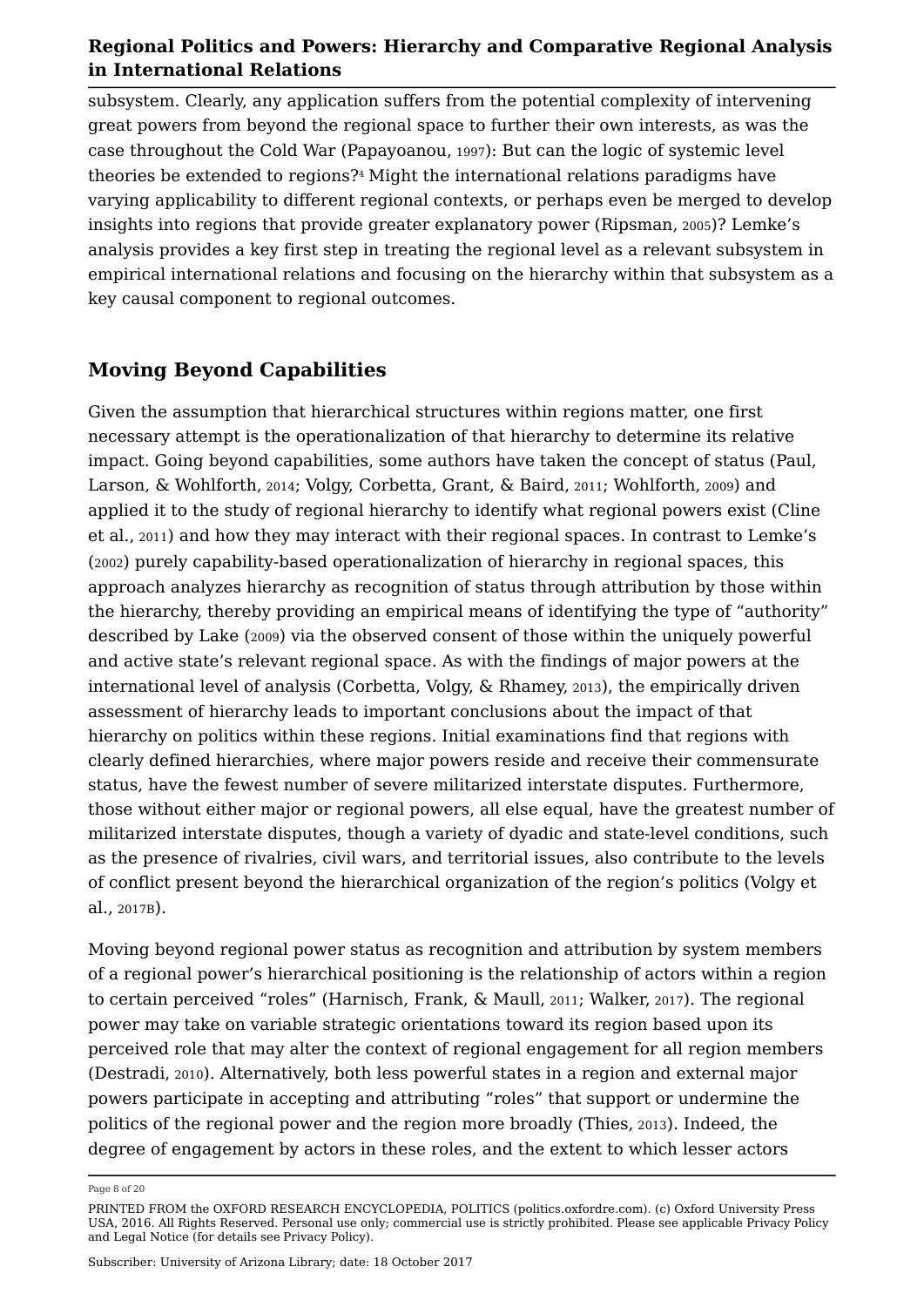accept the role of the regional power(s), might impact regional system outcomes beyond traditional hierarchical variables involving relative capabilities (Nolte, <sup>2010</sup>). Engaging role theory empirically may help move comparative regionalism beyond simply aggregating state behaviors in a geographic space toward a more holistic understanding of the multilateral interactions of states. While some research has explored the role of states within a single regional context (e.g., Bengtsson & Elgström, <sup>2011</sup>; Harnisch, Berstick, & Gottwald, <sup>2016</sup>; Wehner, <sup>2015</sup>), broadening the scope of these single region explorations into a workable framework that compares across regional subsystems may be a fruitful avenue for future research.

Further, adapting existing dominant explanations of global politics to incorporate regions may provide counterintuitive or contradictory results, at least suggesting the need for further inquiry. Indeed, hinting at this possibility in the democratic peace literature is the inclusion and significance of regional dummy variables in Gartzke's (2007) "capitalist" peace. In some regional spaces, more open, relatively more democratic regimes may actually be more conflict-prone than their autocratic peers (Henderson, <sup>2009</sup>). Engaging these regional contexts as substantively interesting rather than a statistical nuisance may lead to a modified understanding of how liberal peace variables impact dyadic and multilateral relationships and whether those causal processes hold true across all regions.

Underscoring the potential of regional spaces to provide substantive insights, approaches that highlight geographic space have shed light on the ways in which regional context, such as stable borders, may condition certain state behaviors (Gibler & Braithwaite, 2013). Managing geography through an appreciation of the subsystem dynamics of regional space provides insights into the causal dynamics of conflict analysis that may be lost if context is ignored, as with the finding that democracy may be spurious, and the democratic peace is instead driven by the proliferation of stable borders within a regional space, permitting those states to both form democracies and remain at peace with one another (Gibler, 2007, 2012). The proliferation of territorial stability within a region may provide the foundation for other pacifying effects leading to democracy, such as increased wealth (Gibler & Tir, 2010), explaining why democracies tend to cluster in certain regions but not others. Combining these characteristics with hierarchy may provide further information on the relevance of existing global international relations findings, as when controlling for territorial claims within a region the presence of major or regional powers has a moderating effect on regional conflict propensity (Volgy et al., 2017B). Taken together, this may suggest that hierarchy within a region provides insights into the development of certain key aspects of international politics, including the resolution of territorial disputes, democracy formation, rivalry termination, intergovernmental organization (IGO) formation, the proliferation of trade, as well as diffusion processes within or between regions.

Page 9 of 20

PRINTED FROM the OXFORD RESEARCH ENCYCLOPEDIA, POLITICS (politics.oxfordre.com). (c) Oxford University Press USA, 2016. All Rights Reserved. Personal use only; commercial use is strictly prohibited. Please see applicable Privacy Policy and Legal Notice (for details see Privacy Policy).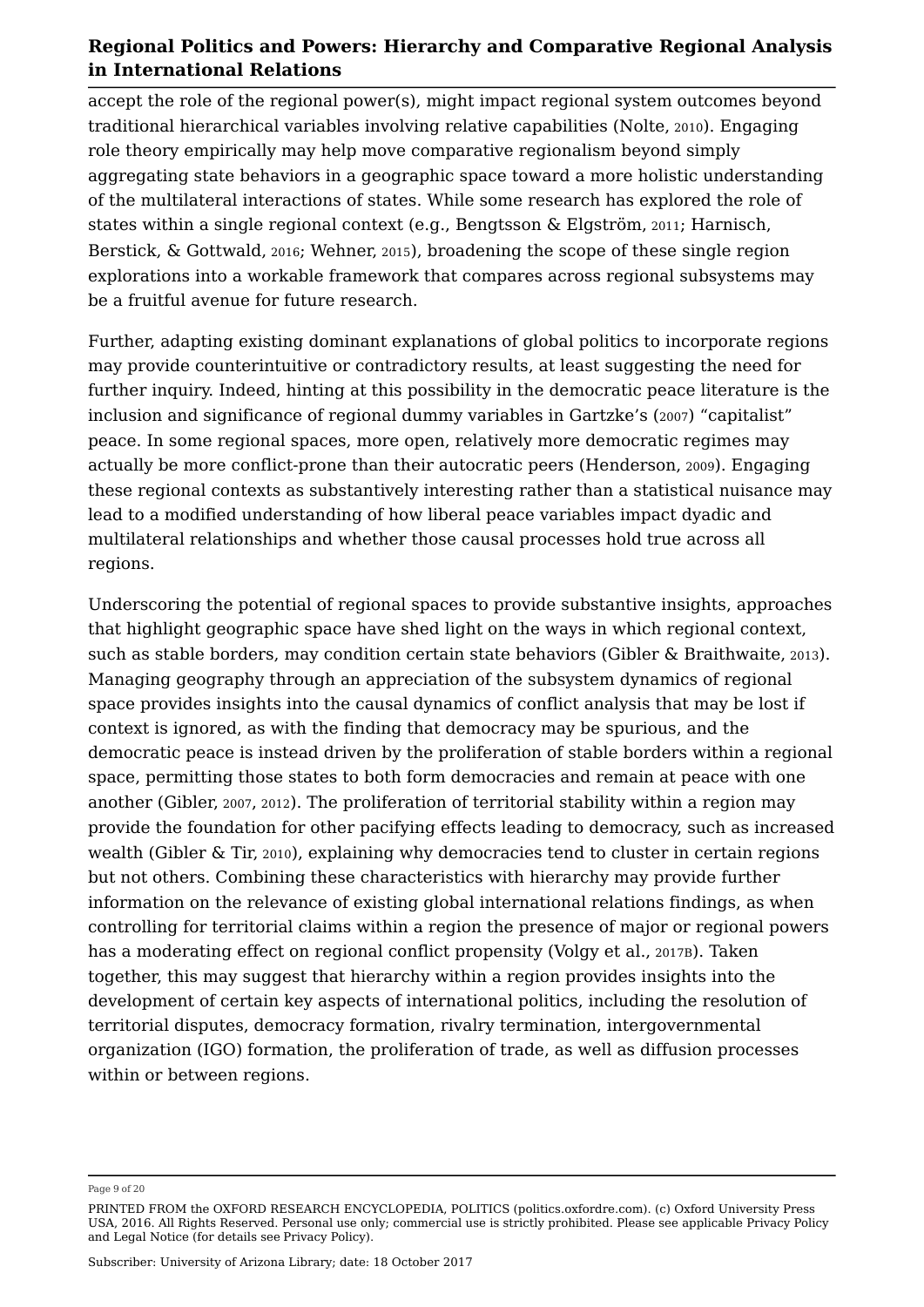While empirical research highlighting the importance of regional space is predominantly conflict-centric, aspects of hierarchy may also have important consequences for cooperative patterns of engagement. For example, Hafner-Burton and Ron (2013) find that human rights norms vary across regional spaces and are often associated with perceptions of proximate powers in the extent to which human rights violations are noticed and receive widespread media attention. Volgy et al. (2017B) underscore the strong association between intraregional cooperative economic relationships and whether regions have major power regional hierarchies; they likewise note that the strongest impacts of regional organizational membership on pacifying regions appears under hierarchical conditions. However, explorations of cooperation in regional space, where regions are treated as substantively interesting, remain somewhat limited outside the econometric analysis of geographically bound trading relationships. To some extent this limited expansion of empirical analysis beyond traditional peace science literature illustrates the relative incompleteness of the subfield, hinting at the continuing need for engagement with both area specialists and scholars focused on cooperation processes and structures to best operationalize and develop theories of regionalism (Acharya, <sup>2014</sup>).

Acharya (2007, 2014) especially makes the claim that in certain regions cooperative processes and institutions arise without hierarchy and sometimes in resistance to either global hierarchies or intrusions from global powers. Additional research, however, is lacking to identify the extent to which these efforts can create the strong institutions capable of creating pacifying effects among members and/or increasing substantial cooperation. Little systematic work exists that explores the relative effectiveness of such institutions for expanding cooperative relationships between institutional members in the absence of hierarchical relations.

Page 10 of 20

PRINTED FROM the OXFORD RESEARCH ENCYCLOPEDIA, POLITICS (politics.oxfordre.com). (c) Oxford University Press USA, 2016. All Rights Reserved. Personal use only; commercial use is strictly prohibited. Please see applicable Privacy Policy and Legal Notice (for details see Privacy Policy).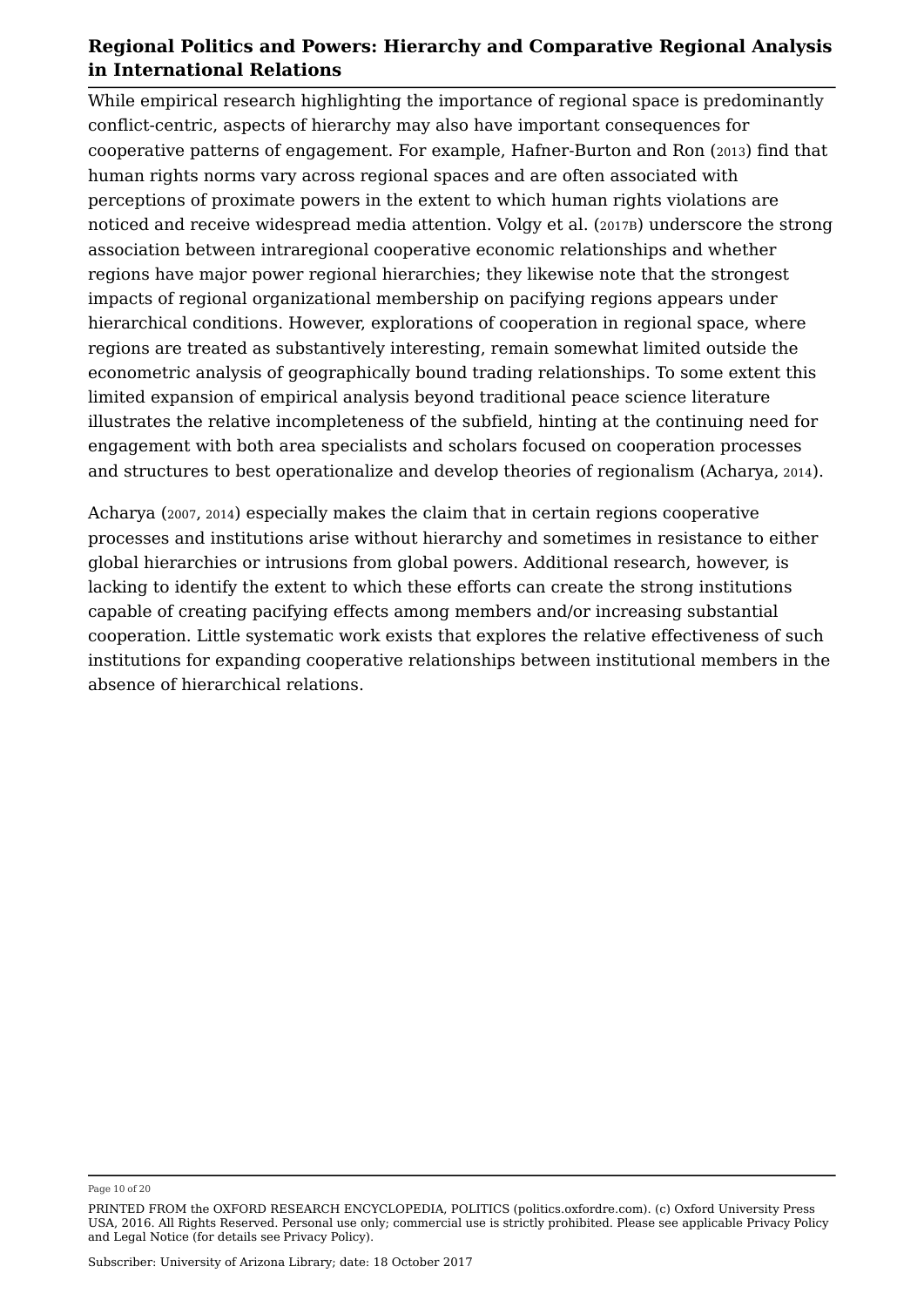# **Next Steps and Challenges**

Conceptually, a rough consensus exists that regions are neither fixed nor fleeting and are highly related to the political context in which they arise, following Katzenstein's (2005) assertion that regions are "politically made" (p. 9) and "reflect the power and purpose of states" (p. 2). However, little progress has been made in developing a consensus in operationalizing regions since Thompson's (1973) initial inventory of more than 22 distinct definitions, and the lack of clarity over functional definitions has continued (Hurrell, <sup>2005</sup>). Operationalizations of regional spaces include the stagnant variations that generally originate in the Correlates of War dataset (2011), the United States Department of State (2017), or the World Bank (1998). Alternatively, they may be defined by some study-specific criteria related to the dependent variable of interest, such as institutional architecture (Powers & Goertz, <sup>2011</sup>), local security concerns (Buzan & Wæver, <sup>2003</sup>; Lake, <sup>2009</sup>), or historical context (Silverstein, <sup>2002</sup>). Even Lemke's analytical and non-arbitrary approach to identifying local hierarchies by calculating Boulding's (1962) loss of strength gradient, adapted by topography and infrastructure, begins with arbitrarily defined geographic spaces. Due to this arbitrary distinction, Lemke identifies a very non-arbitrary moment at which Venezuela and Colombia are capable of reaching one another but does no such calculation for when Colombia might reach Panama, as he only calculates the capability reach for states within "South America" (defined as a continent). Obviously, however, the inclusion of proximate states across much shorter distances, on the same continent or otherwise, may have important consequences for his results. To move beyond specific topics of study and develop generalizations about regions requires consensus on a nonarbitrary definition of a regional space. Comparison of empirically generated regional findings may require consensus on the composition of the regional unit, or at least the manner by which that unit might be identified. For example, whether one includes Turkey in the Middle East or Europe may severely alter assessments of regional conflict, institutionalization, or economic integration. While some attempts have been made (see Cline et al., 2011; Volgy et al., 2017A), no consensus has yet developed, with disagreement even over which regions might exist (e.g., Teixeira, 2012; Zakhirova, 2012).

Conceptual challenges on the development of the unit/level of analysis aside, the region remains of particular interest given the nuanced understanding it provides through merging "area-based knowledge" into something more generalizable to the broader system (Katzenstein, <sup>2005</sup>, pp. ix–x). One methodological strategy for empirical investigations of that nuance may be the development of multi-level models that capture hierarchy and preferences across levels of analysis. As a consistent theme in some regionalist literature, originating in neo-functionalist (Haas, <sup>1961</sup>) and intergovernmental approaches (Moravcsik, <sup>1993</sup>, <sup>1997</sup>), the inclusion of domestic processes may provide a clearer understanding of regionally related outcomes. Further, as suggested by role theory, domestic factors may shape national roles, which in turn may shape how states engage their regional and international environment (Wehner & Thies, <sup>2014</sup>).

Page 11 of 20

PRINTED FROM the OXFORD RESEARCH ENCYCLOPEDIA, POLITICS (politics.oxfordre.com). (c) Oxford University Press USA, 2016. All Rights Reserved. Personal use only; commercial use is strictly prohibited. Please see applicable Privacy Policy and Legal Notice (for details see Privacy Policy).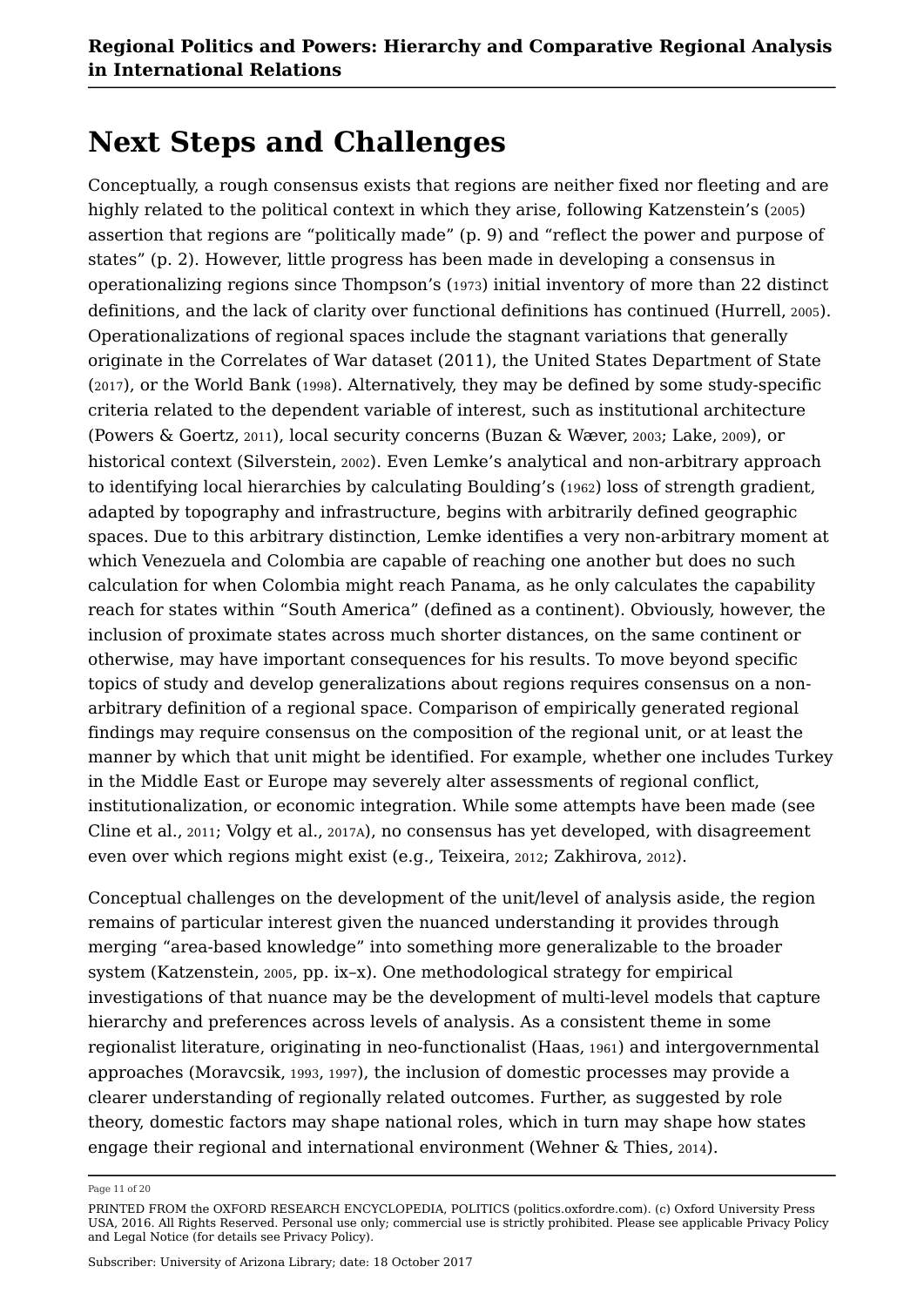Incorporating these perspectives into a multi-level model that also includes the hierarchical conditions discussed above has the potential to further improve our understanding of regions as substantively interesting spaces that not only incorporates but also moves beyond the characteristics and interactive politics of constituent region members. It may very well be that the whole is greater than the sum of its parts, and properly modeling the nested nature of regional context through multi-level modeling provides important insights into regional variation.

Uniting domestic origins of regional outcomes with hierarchical regional and systemic approaches has the potential to further and more extensively develop explanations of typical international relations outcomes, including but not limited to conflict. Integrating findings about the evolution of domestic political groups' impact on regional foreign policymaking (Solingen, 2007A) or the extent of state-building and/or national cohesion (Miller, <sup>2009</sup>; Rasler & Thompson, <sup>2014</sup>) may be effectively merged with the orientations of hierarchically relevant major and regional powers to develop a "linkage" politics framework across levels of analysis. The integration with domestic and international systems into our understanding of regional space, notably the extension of relevant hierarchies within both levels above and below the region, provides an important step for future empirical examination of regional subsystems.

Relatedly, the focus of empirical work thus far has been heavily slanted toward the emergence of conflict as a result of some shift in the hierarchical arrangement of power within a space. Work focusing on the development of cooperative architecture and institutions in response to hierarchy is an important next step and remains an area as yet relatively underdeveloped. As with our understanding of regional space and hierarchy, an important initial step would be to identify more precisely what order might mean within the regional context (Acharya, 2007, p. 637). Is it purely functionalist, or perhaps does it possess more normative elements that may vary across regional spaces, reverting back to the area studies roots of the fields' engagement? What role does the regional power play in its development? In either case, how might theories operationalize key variables in a manner that is useful for cross-regional comparison in empirical international relations? While the functionalist literature has heavily addressed the emergence and evolution of the European Union, applying similar functionalist approaches to the development of organization elsewhere, or lack thereof, may constitute an important next step.

Finally, while more research is important to understanding issues of hierarchy, rivalry dynamics, and external interference in regional subsystems, an improved empirical understanding of the region itself may also be of value. Scholars may wish to concentrate more specifically on the region as the appropriate unit of analysis for various forms of conflict, as an alternative or complementary to monadic, dyadic, or system units of analysis. This strategy is of course dependent on an analytically justifiable methodology for regional delineation, but that problem does not appear to be any more difficult to address than has been the issue of "politically relevant dyads." One approach seeks to analytically define regions through the multilaterally observed opportunity and willingness of states (Rhamey, <sup>2012</sup>; Volgy et al., 2017A). Borders of regions may shift and

Page 12 of 20

PRINTED FROM the OXFORD RESEARCH ENCYCLOPEDIA, POLITICS (politics.oxfordre.com). (c) Oxford University Press USA, 2016. All Rights Reserved. Personal use only; commercial use is strictly prohibited. Please see applicable Privacy Policy and Legal Notice (for details see Privacy Policy).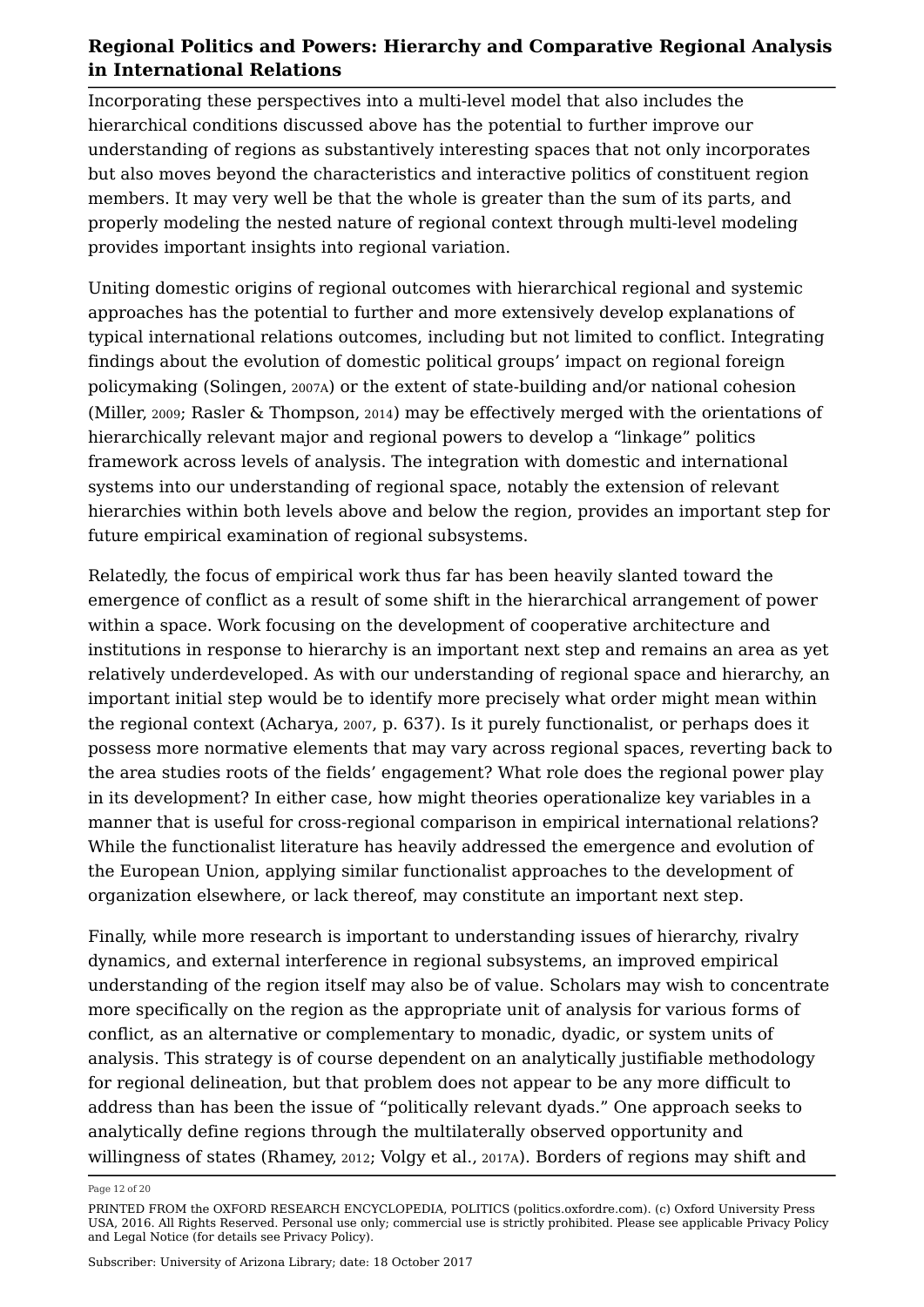change, as do the leadership roles of dominant states (e.g., Butt, <sup>2013</sup>; Prys, <sup>2010</sup>) and corresponding status or authority, just as states may change borders or internal characteristics. While this approach to regions as units does carry certain drawbacks, such as substantially reducing the number of observations in large-N empirical analysis, it offers some highly salient benefits, including an assessment of conditions under which regions change membership, emerge, or dissolve.

Comparatively, regions themselves might be explored for their causal impact on global outcomes, such as their relative levels of formal institutional architecture and ability to manage security concerns. Further, key questions might include to what degree does regional architecture have geographic coverage? For example, the European Union is a highly sophisticated and formal form of regional architecture but certainly does not cover all parts of the European region with significant fault lines on its eastern border. How does that regional coverage impact regional outcomes? To what extent does that coverage, in conjunction with hierarchy, status, and unresolved internal disputes, develop a regional space's long-run stability both in its levels of internal and external cooperation as well as its operationalized contours as a stable politically constructed space?

A comparative regional analysis also offers the promise of gauging the extent to which regions become permeable to global forces across time and to major changes in global power relationships. For instance, we know too little about the effects of regional expansion on global politics: In what ways—if at all—would it matter to international politics if an East Asian region grows to encompass other regions to become a super-Asian region? Likewise, we know too little regarding the effects of multipolar, bipolar, and unipolar global power distributions on the conflict propensities within regions and on the nature of the hierarchies that they may contain. These are all questions that may be best answered by focusing on regions as the appropriate unit of analysis. Pushing international relations scholarship to move beyond dyads into the exploration of politically salient multilateral spaces may be a highly fruitful area for future research.

# **Conclusion**

Contrary to some of the initial comparative regionalist engagement following the Cold War, the empirical examination of regional spaces serves to augment and improve existing theories of international politics rather than to introduce a new field complete with its own theoretical fiefdoms. The challenge for traditional empirical examinations, however, is to no longer treat the region as a nuisance artifact of geographic proximity, but as a multilateral pattern of engagement that is unique from the international system and thereby worthy of examination.

While increased attention has been paid to regions in post–Cold War academic research, we should not assume that regions were not of significant importance to international politics beforehand. Indeed, reviewing regional dynamics from the Cold War (and prior to

Page 13 of 20

PRINTED FROM the OXFORD RESEARCH ENCYCLOPEDIA, POLITICS (politics.oxfordre.com). (c) Oxford University Press USA, 2016. All Rights Reserved. Personal use only; commercial use is strictly prohibited. Please see applicable Privacy Policy and Legal Notice (for details see Privacy Policy).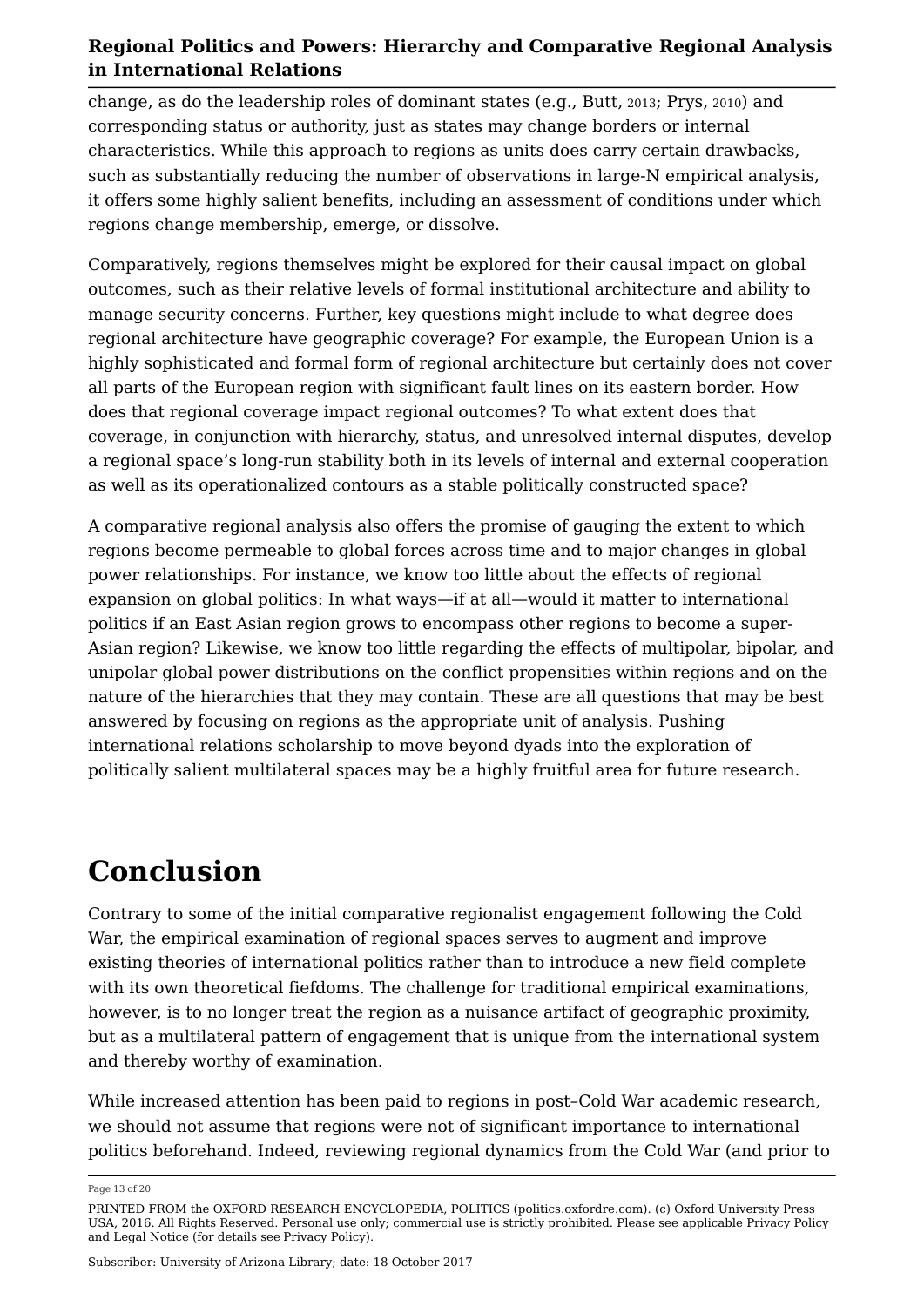the Cold War) may provide clearer and more plausible insights into the development of contemporary regional orders. Extending data and empirical examination back from the post–Cold War era would allow not only greater temporal depth but the ability to compare different international systemic environments' impact on regional hierarchical spaces to better explore interplay between regional and systemic hierarchies.

Finally, comparative regionalism provides international relations scholars with the ability to integrate levels of analysis to develop insights in political activity, whether at the domestic, state, or regional level. The recognition that regions are substantively important for the trajectory of the international system allows for an improved understanding of the system as a whole. As European efforts to deepen regional integration have demonstrated, the causal processes internal to one region can have an important impact on other regions and on the broader development of the system. As the hierarchy at the system level begins to slowly shift away from Western dominance, comparative regional examination of both interregional and intraregional politics in the geographic spaces relevant to rising major powers may shed light on future non-Western orders. Via these comparative examinations of regions and regional hierarchies, to an extent, the West vs. non-West challenge of constructivist "new regionalism" research might be addressed by uncovering the non-Western, non-EU development of alternative regional subsystems in an empirically rigorous and methodologically consistent manner. In our understanding of hierarchy, the comparative regionalist literature has already begun to move beyond questions of power to explore aspects of status and engagement, providing greater nuance to old approaches. Future research will need to address some of the specific methodological and operationalization challenges confronting the empirical advancement of the field but is likely to continue to be somewhat diverse in exploring the broad question of regions' importance, both as unique arenas of political engagement and perhaps units unto themselves.

### **References**

Acharya, A. (2007). Review: The emerging architecture of world politics. *World Politics*, *59*(4), 629–652.

Acharya, A. (2014). Global international relations (IR) and regional worlds: A new agenda for international studies. *International Studies Quarterly*, *58*(4), 647–659.

Acharya, A. & Buzan, B. (2007). Why is there no non-Western international relations theory? An introduction. *International Relations of the Asia-Pacific*, *7*, 287–312.

Bengtsson, R., & Elgström, O. (2011). Reconsidering the European Union's roles in international relations. In S. Harnisch, C. Frank, & H. W. Maull (Eds.), *Role theory in international relations* (pp. 113–130). London: Routledge.

Bhagwati, J., & Panagariya, A. (1996). The theory of preferential trade agreements: Historical evolution and current trends. *American Economic Review*, *86*(2), 82–87.

Page 14 of 20

PRINTED FROM the OXFORD RESEARCH ENCYCLOPEDIA, POLITICS (politics.oxfordre.com). (c) Oxford University Press USA, 2016. All Rights Reserved. Personal use only; commercial use is strictly prohibited. Please see applicable Privacy Policy and Legal Notice (for details see Privacy Policy).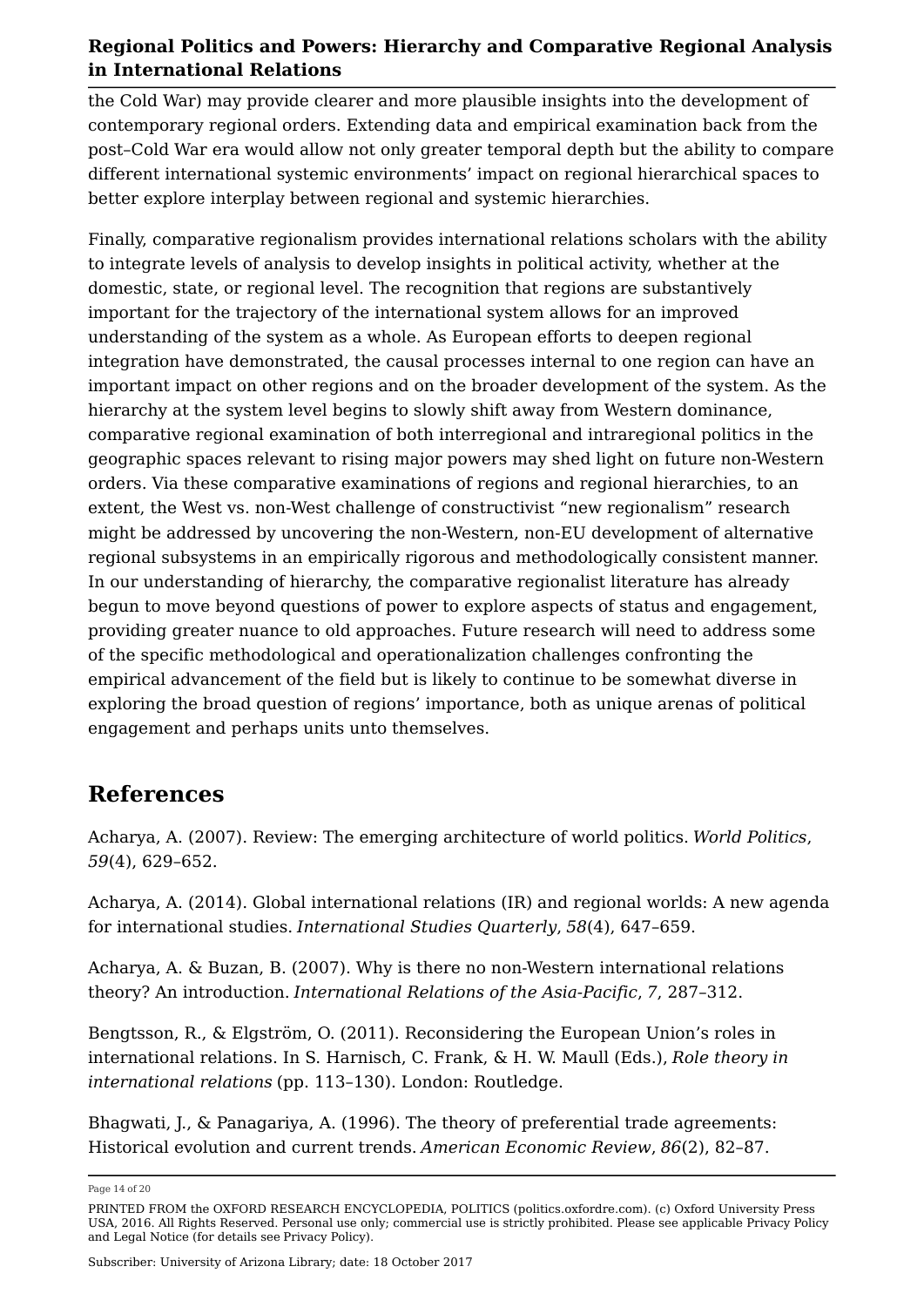Bially Mattern, J., & Zarakol, A. (2016). Hierarchies in world politics. *International Organization*, *70*(3), 623–654.

Boulding, K. E. (1962). *Conflict and defense: A general theory*. San Francisco: Harper.

Bremer, S. A. (1992). Dangerous dyads: Conditions affecting the likelihood of interstate war, 1816–1965. *Journal of Conflict Resolution*, *36*(2), 309–341.

Breslin, S., & Higgott, R. (2000). Studying regions: Learning from the old, constructing the new. *New Political Economy*, *5*(3), 333–352.

Butt, A. I. (2013). Anarchy and hierarchy in international relations: Examining South America's war-prone decade, 1932–41. *International Organization*, *67*(3), 575–607.

Buzan, B., & Wæver, O. (2003). *Regions and powers: The structure of international security*. Cambridge, U.K.: Cambridge University Press.

Cline, K., Rhamey, J. P., Jr., Volgy, T. J., Henshaw, A., Sedziaka, A., & Tandon, A. (2011). Identifying regional powers and their status. In T. J. Volgy, R. Corbetta, Grant, K. A., & R. G. Baird (Eds.), *Major powers and the quest for status in international politics* (pp. 133– 157). New York: Palgrave Macmillan.

Cohen, S. B. (1982). A new map of global equilibrium: A developmental approach. *Political Geography Quarterly*, *1*(3), 223–242.

Cohen, S. B. (1991). Global geopolitical change in the post-Cold War era. *Annals of the Association of American Geographers*, *81*(4), 551–580.

Corbetta, R., Volgy, T. J., & Rhamey, J. P., Jr. (2013). Major power status (in)consistency and political relevance in international relations studies. *Peace Economics, Peace Science and Public Policy*, *19*(3), 291–307.

Correlates of War Project. (2011). State system membership list, v2011. Retrieved from **http://www.correlatesofwar.org/data-sets/state-system-membership**.

De Lombaerde, P., Soderbaum, F., Van Langenhove, L., & Baert, F. (2010). The problem of comparison in comparative regionalism. *Review of International Studies*, *36*(3), 731–753.

Destradi, S. (2010). Regional powers and their strategies: Empire, hegemony, and leadership. *Review of International Studies*, *36*(4), 903–930.

Gartzke, E. (2007). The capitalist peace. *American Journal of Political Science*, *51*(1), 166– 191.

Gibler, D. M. (2007). Bordering on peace: Democracy, territorial issues, and conflict. *International Studies Quarterly*, *51*(3), 509–532.

Page 15 of 20

PRINTED FROM the OXFORD RESEARCH ENCYCLOPEDIA, POLITICS (politics.oxfordre.com). (c) Oxford University Press USA, 2016. All Rights Reserved. Personal use only; commercial use is strictly prohibited. Please see applicable Privacy Policy and Legal Notice (for details see Privacy Policy).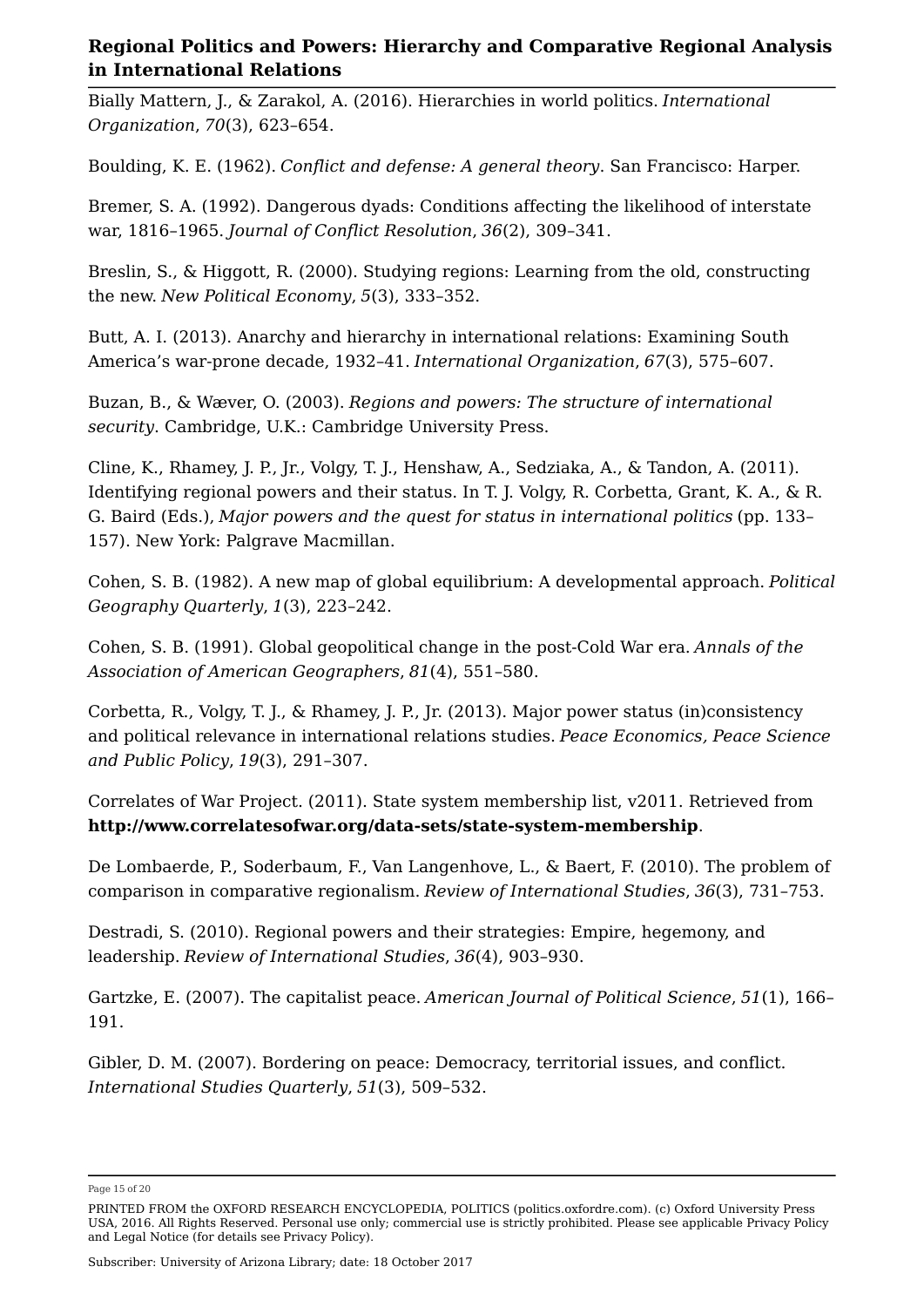Gibler, D. M. (2012). *The territorial peace: Borders, state development, and international conflict*. Cambridge, U.K.: Cambridge University Press.

Gibler, D. M., & Braithwaite, A. (2013). Dangerous neighbours, regional territorial conflict and the democratic peace. *British Journal of Political Science*, *43*(4), 877–887.

Gibler, D. M., & Tir, J. (2010). Settled borders and regime type: Democratic transitions as consequences of peaceful territorial transfers. *American Journal of Political Science*, *54*(4), 951–968.

Haas, E. (1961). International integration: The European and the universal process. *International Organization*, *15*, 366–392.

Hafner-Burton, E., & Ron, J. (2013). The Latin bias: Regions, the Anglo-American media, and human rights. *International Studies Quarterly*, *57*(3), 474–491.

Haftel, Y. Z. (2007). Designing for peace: Regional integration arrangements, institutional variation, and militarized interstate disputes. *International Organization*, *61*(1), 217–237.

Harnisch, S., Berstick, S., & Gottwald, J. (2016). *China's international roles*. New York: Routledge.

Harnisch, S., Frank, C., & Maull, H. W. (2011). *Role theory in international relations*. London: Routledge.

Henderson, E. A. (2009). Disturbing the peace: African warfare, political inversion and the universality of the democratic peace thesis. *British Journal of Political Science*, *39*(1), 25–58.

Hensel, P. R., & Diehl, P. F. (1994). Testing empirical propositions about shatterbelts, 1945–1976. *Political Geography*, *13*(1), 33–51.

Hentz, J. J. (2008). South Africa and the "three level game": Globalization, regionalism and domestic politics. *Commonwealth and Comparative Politics*, *46*(4), 490–515.

Hurrell, A. (2005). The regional dimension of international relations theory. In M. Farrell (Ed.), *Global politics of regionalism* (pp. 38–53). London: Pluto Press.

Kelly, P. L. (1986). Escalation of regional conflict: Testing the shatterbelt concept. *Political Geography Quarterly*, *5*(2), 161–180.

Katzenstein, P. J. (2005). *A world of regions: Asia and Europe in the American imperium*. Ithaca, NY: Cornell University Press.

Krugman, P. (1991). *Geography and trade*. Cambridge, MA: MIT Press.

Kugler, J., & Tammen, R. (2012). *The performance of nations*. Lanham, MD: Rowman & Littlefield.

Page 16 of 20

PRINTED FROM the OXFORD RESEARCH ENCYCLOPEDIA, POLITICS (politics.oxfordre.com). (c) Oxford University Press USA, 2016. All Rights Reserved. Personal use only; commercial use is strictly prohibited. Please see applicable Privacy Policy and Legal Notice (for details see Privacy Policy).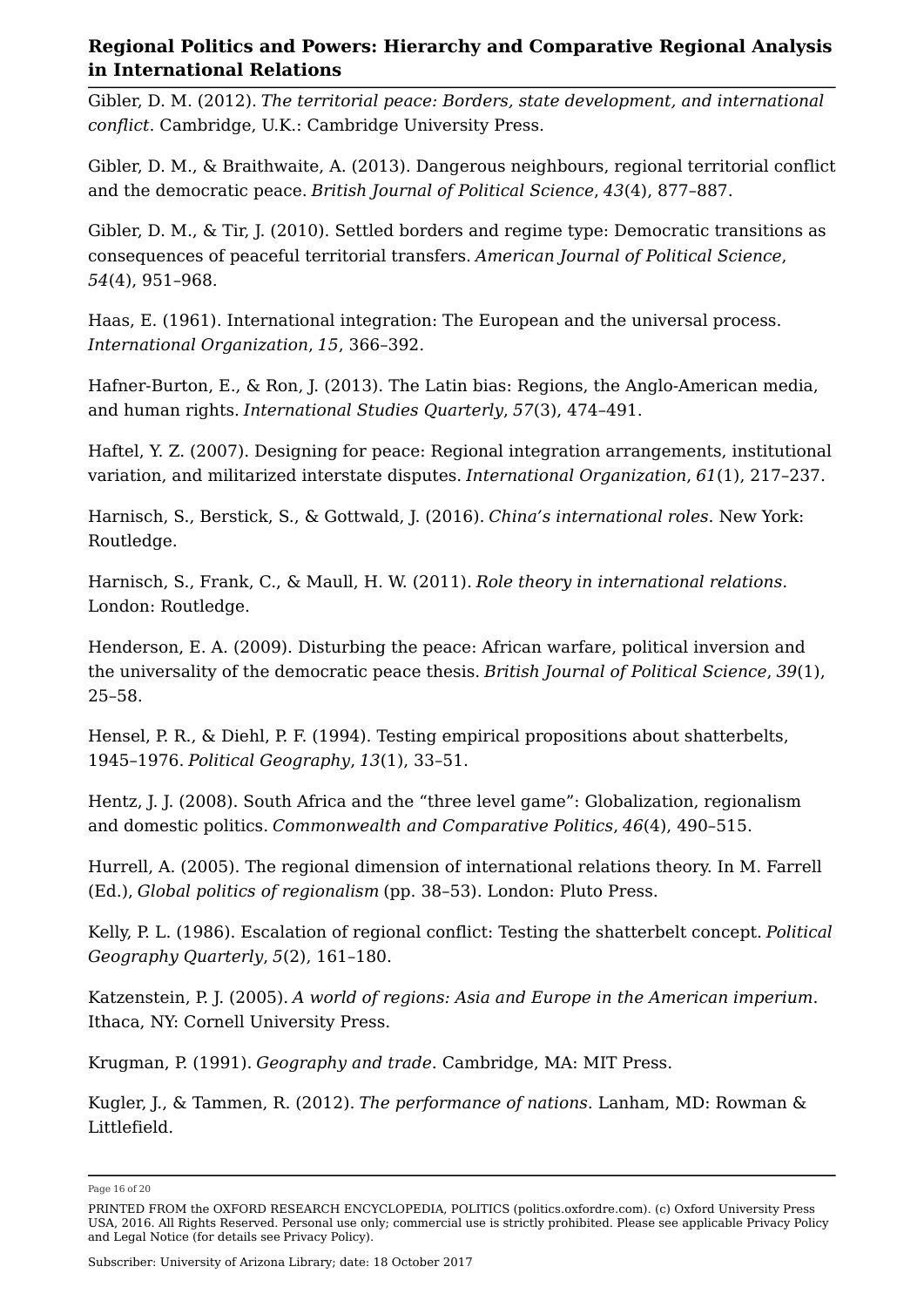Lake, D. A. (1997). Regional security complexes: A systems approach. In D. A. Lake & P. M. Morgan (Eds.), *Regional orders: Building security in a new world* (pp. 45–67). State College, PA: Penn State University Press.

Lake, D. A. (2009). *Hierarchy in international relations*. Ithaca, NY: Cornell University Press.

Lake, D. A., & Morgan, P. M. (1997). *Regional orders: Building security in a new world*. State College, PA: Penn State University Press.

Lemke, D. (1995). The tyranny of distance: Redefining relevant dyads. *International Interactions*, *21*(1), 23–38.

Lemke, D. (2002). *Regions of war and peace*. Cambridge, U.K.: Cambridge University Press.

Lemke, D. (2010). Dimensions of hard power: Regional leadership and material capabilities. In D. Flemes (Ed.), *Regional leadership in the global system: Ideas, interests, and strategies of regional powers* (pp. 31–50). Aldershot, U.K.: Ashgate.

Lemke, D., & Reed, W. (2001). The relevance of politically relevant dyads. *Journal of Conflict Resolution*, *45*(1), 126–144.

MacKinder, H. J. (1904). The geographical pivot of history. *Geographical Journal*, *23*(4), 421–437.

Miller, B. (2009). Between the revisionist and the frontier state: Regional variations in state war-propensity. *Review of International Studies*, *35*(1), 85–119.

Moravcsik, A. (1993). Preferences and power in the European Community: A liberal intergovernmentalist approach. *Journal of Common Market Studies*, *31*, 473–524.

Moravcsik, A. (1997). Taking preferences seriously: A liberal theory of international politics. *International Organization*, *51*(4), 513–553.

Nolte, D. (2010). How to compare regional powers: Analytical concepts and research topics. *Review of International Studies*, *36*(4), 881–901.

Organski, A. F. K. (1958). *World politics*. New York: Knopf.

Papayoanou, P. A. (1997). Great powers and regional orders: Possibilities and prospects after the Cold War. In D. A. Lake & P. M. Morgan (Eds.), *Regional orders: Building security in a new world* (pp. 125–139). State College, PA: Penn State University Press.

Paul, T. V. (2012). *International relations theory and regional transformation*. Cambridge, U.K.: Cambridge University Press.

Page 17 of 20

PRINTED FROM the OXFORD RESEARCH ENCYCLOPEDIA, POLITICS (politics.oxfordre.com). (c) Oxford University Press USA, 2016. All Rights Reserved. Personal use only; commercial use is strictly prohibited. Please see applicable Privacy Policy and Legal Notice (for details see Privacy Policy).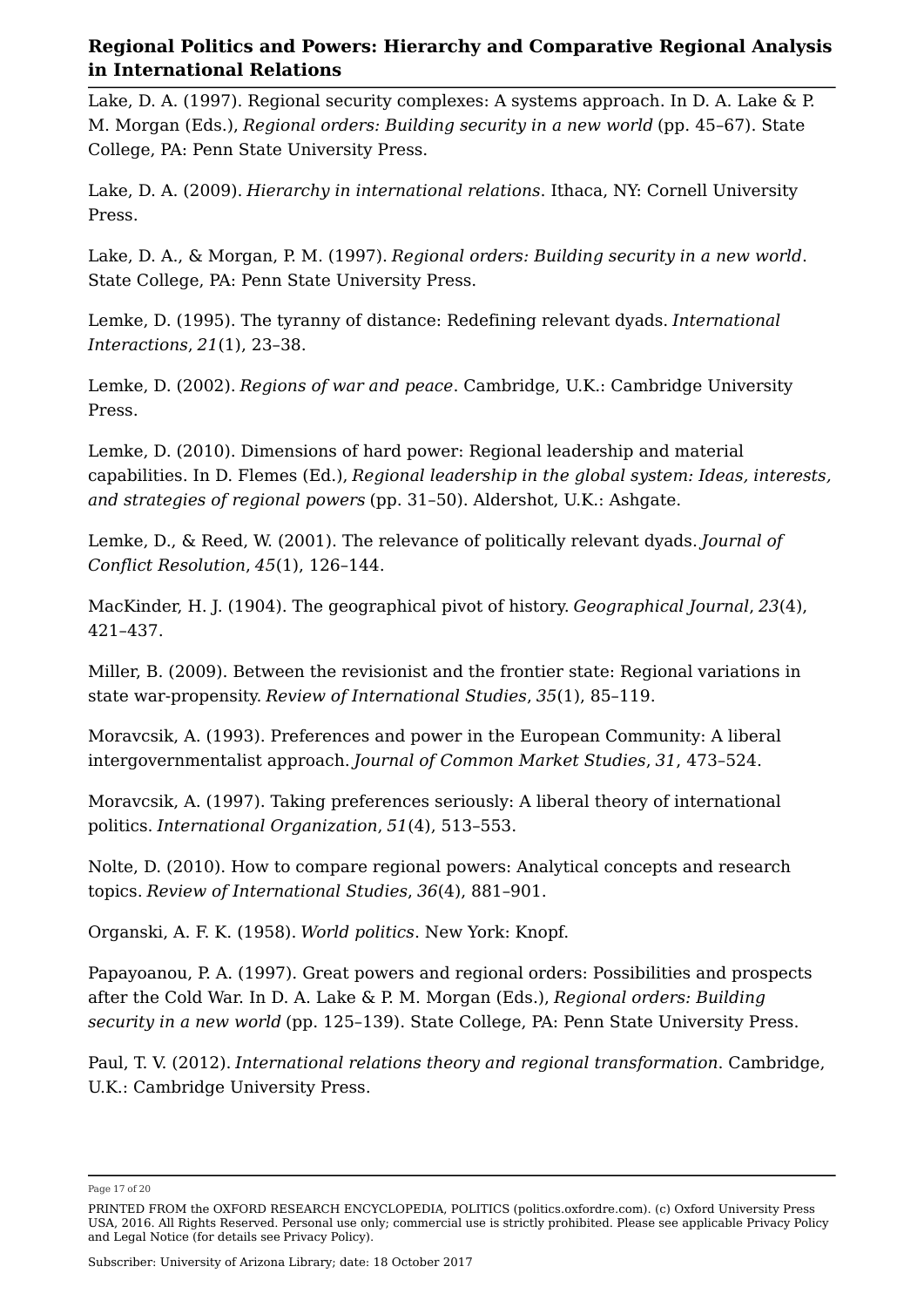Paul, T.V., Larson, D. W., & Wohlforth W. C. (2014). *Status in world politics*. Cambridge, U.K.: Cambridge University Press.

Peterson, T. M., & Lassi, T. (2017). Centers of gravity: regional powers, democracy, and trade. *International Interactions*, *43*(2), 326–348.

Powers, K., & Goertz, G. (2011). The economic-institutional construction of regions: Conceptualisation and operationalisation. *Review of International Studies*, *37*(5), 2387– 2415.

Prys, M. (2010). Hegemony, domination, detachment: Differences in regional powerhood. *International Studies Review*, *12*(4), 479–504.

Quackenbush, S. L. (2006). Identifying opportunity for conflict: Politically active dyads. *Conflict Management and Peace Science*, *23*(1), 37–51.

Rasler, K., & Thompson, W. R. (2014). Societal heterogeneity, weak states and internal conflict, evaluating one avenue to territorial peace and stability. *Journal of Territorial and Maritime Studies*, *1*(2), 5–26.

Rhamey, J. P., Jr. (2012). *Constrained to cooperate: Domestic political capacity and regional order* (PhD diss.). University of Arizona, Tucson.

Rhamey, J. P., Jr., Slobodchikoff, M. O., & Volgy, T. J. (2015). Order and disorder across geopolitical space: The effect of declining dominance on interstate conflict. *Journal of International Relations and Development*, *18*, 383–406.

Ripsman, N. M. (2005). Two stages of transition from a region of war to a region of peace: Realist transition and liberal endurance. *International Studies Quarterly*, *49*, 669–693.

Russett, B. M. (1967). *International regions and international system: A study in political ecology*. Chicago: Rand McNally.

Sbragia, A. (2008). Comparative regionalism: What might it be? *Journal of Common Market Studies*, *46*(1), 29–49.

Silverstein, P. A. (2002). France's *mare nostrum:* Colonial and post-colonial constructions of the French Mediterranean. *Journal of North African Studies*, *7*(4), 1–22.

Solingen, E. (1998). *Regional orders at century's dawn*. Princeton, NJ: Princeton University Press.

Solingen, E. (2007a). Pax Asiatica versus Bella Levantina: The foundations for war and peace in East Asia and the Middle East. *American Political Science Review*, *101*(4), 757– 780.

Solingen, E. (2007b). *Nuclear logics: Contrasting paths in East Asia and the Middle East*. Princeton, NJ: Princeton University Press.

Page 18 of 20

PRINTED FROM the OXFORD RESEARCH ENCYCLOPEDIA, POLITICS (politics.oxfordre.com). (c) Oxford University Press USA, 2016. All Rights Reserved. Personal use only; commercial use is strictly prohibited. Please see applicable Privacy Policy and Legal Notice (for details see Privacy Policy).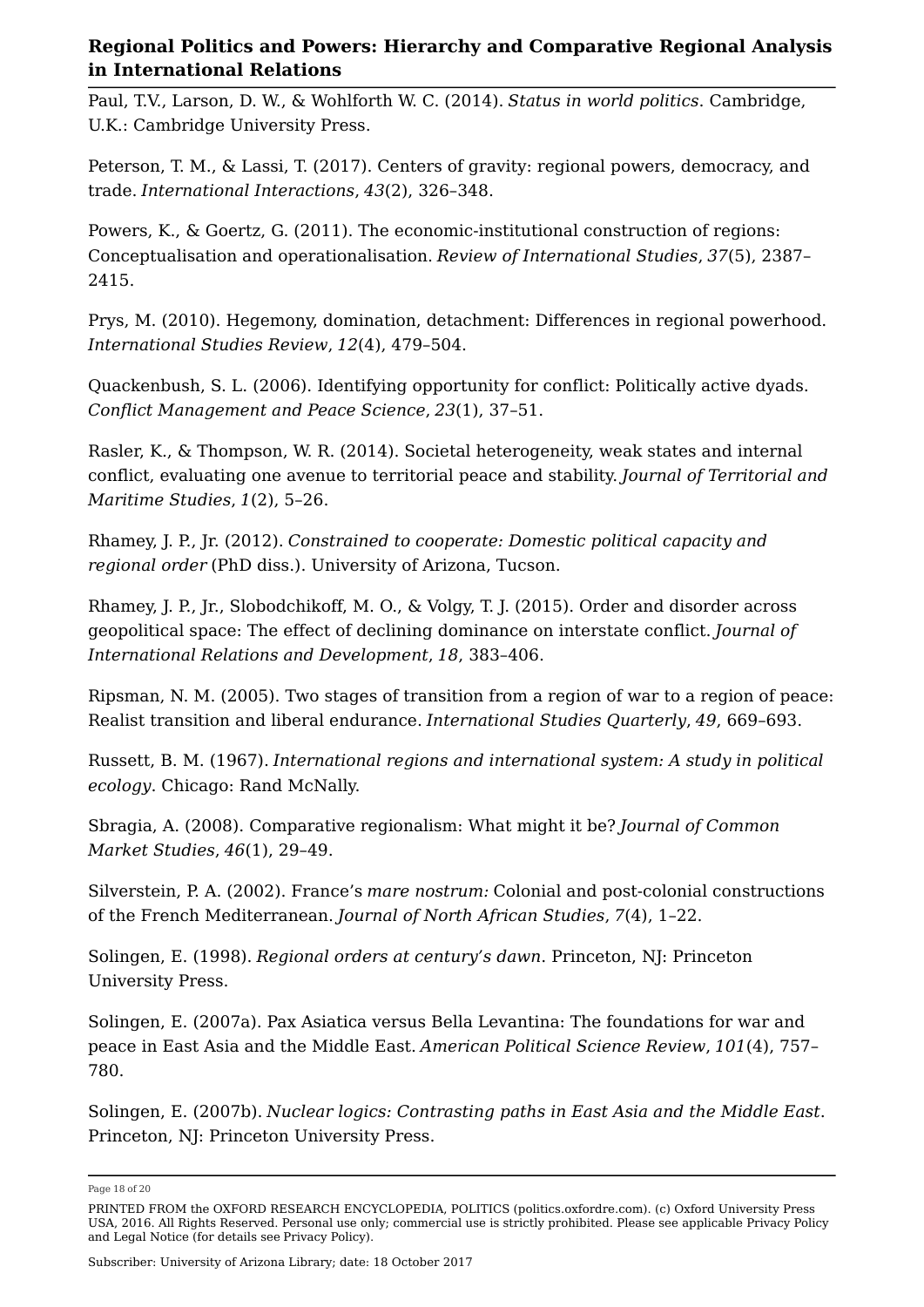Teixeira, C. G. P. (2012). *Brazil, the United States and the South American regional subsystem: regional politics and the absent empire*. Lanham, MD: Lexington Books.

Thies, C. G. (2010). Explaining zones of negative peace in interstate relations: The construction of a West African Lockean culture of anarchy. *European Journal of International Relations*, *16*(3), 391–415.

Thies, C. G. (2013). *The United States, Israel, and the search for international order*. New York: Routledge.

Thompson, W. R. (1970). The Arab sub-system and the feudal pattern of interaction: 1965. *Journal of Peace Research*, *2*, 151–174.

Thompson, W. R. (1973). Identifying rivals and rivalries in world politics. *International Studies Quarterly*, *45*, 557–586.

United States Department of State. (2017). "Countries and Regions." Retrieved from **https://www.state.gov/countries**.

Volgy, T. J., Bezerra, P., Cramer, J., & Rhamey, J. P., Jr. (2017a). The case for comparative regional analysis in international politics. *International Studies Review*

Volgy, T. J., Corbetta, R., Grant, K.A., & Baird, R. G. (2011). *Major powers and the quest for status in international politics*. New York: Palgrave MacMillan.

Volgy, T. J., Gordell, K. M., Bezerra, P., & Rhamey, J. P., Jr. (2017b). Conflict, regions, and regional hierarchies. *Oxford Research Encyclopedia of Politics*. Retrieved from **http:// politics.oxfordre.com/view/10.1093/acrefore/9780190228637.013.310**.

Walker, S. G. (2017). Role theory as an empirical theory of international relations: From metaphor to formal model. *Oxford Research Encyclopedia of Politics*. Retrieved from **http://politics.oxfordre.com/view/10.1093/acrefore/9780190228637.013.28**.

Wehner, L. E. (2015). Role expectations as foreign policy: South American secondary powers' expectations of Brazil as a regional power. *Foreign Policy Analysis*, *11*(4), 435– 455.

Wehner, L. E., & Thies, C. G. (2014). Role Theory, Narratives and Interpretation: The Domestic Contestation of Roles. *International Studies Review*, *16*, 411–436.

Wohlforth, W. C. (2009). Unipolarity, status competition, and great power war. *World Politics*, *61*(1), 28–57.

World Bank. (1998). *World development indicators*. Washington, DC: The World Bank.

Zakhirova, L. (2012). Is there a Central Asia? State visits and empirical delineation of the region's boundaries. *The Review of Regional Studies*, *42*(1), 25–50.

Page 19 of 20

PRINTED FROM the OXFORD RESEARCH ENCYCLOPEDIA, POLITICS (politics.oxfordre.com). (c) Oxford University Press USA, 2016. All Rights Reserved. Personal use only; commercial use is strictly prohibited. Please see applicable Privacy Policy and Legal Notice (for details see Privacy Policy).